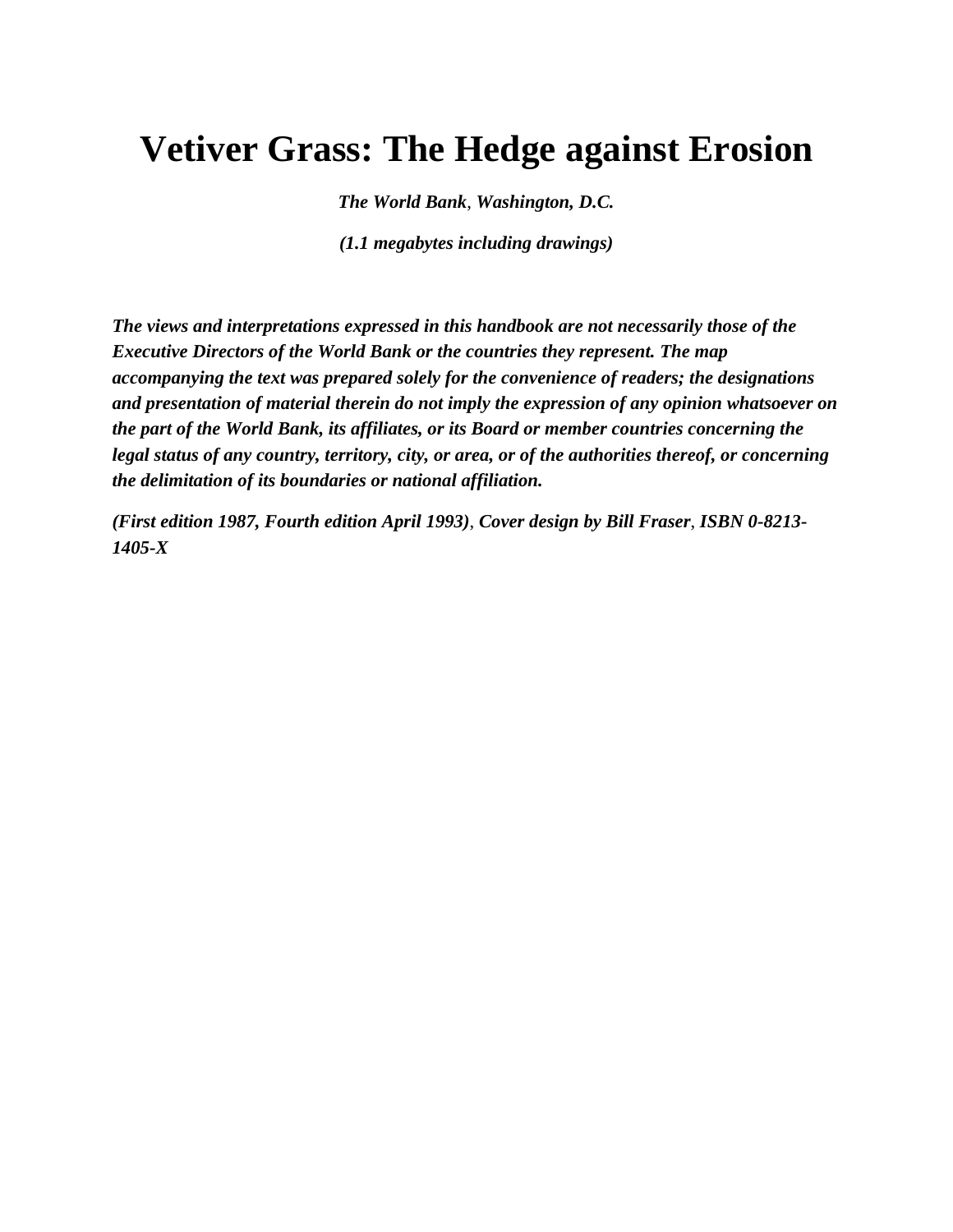

### *Vetiveria*

*Of the ten species of coarse perennial grasses found in the tropics of the Old World that belong to the tribe Andropogoneae, Vetiveria zizanioides has proven ideal for soil and moisture conservation.*

*V. zizanioides (L) Nash (2n = 20) Khus; vetiver grass; a densely tufted, awnless, wiry, glabrous perennial grass that is a "shy breeder" and is considered sterile outside its natural habitat of swampland. It has no rhizomes or stolons and is propagated by root divisions, or slips. The plant grows in large clumps from a much-branched "spongy" root stock (view A) with erect culms 0.5- 1.5 meters high (B). The leaf blades are relatively stiff, long, and narrow-up to 75 centimeters long and no more than 8 millimeters wide-and although glabrous are "downward rough" along*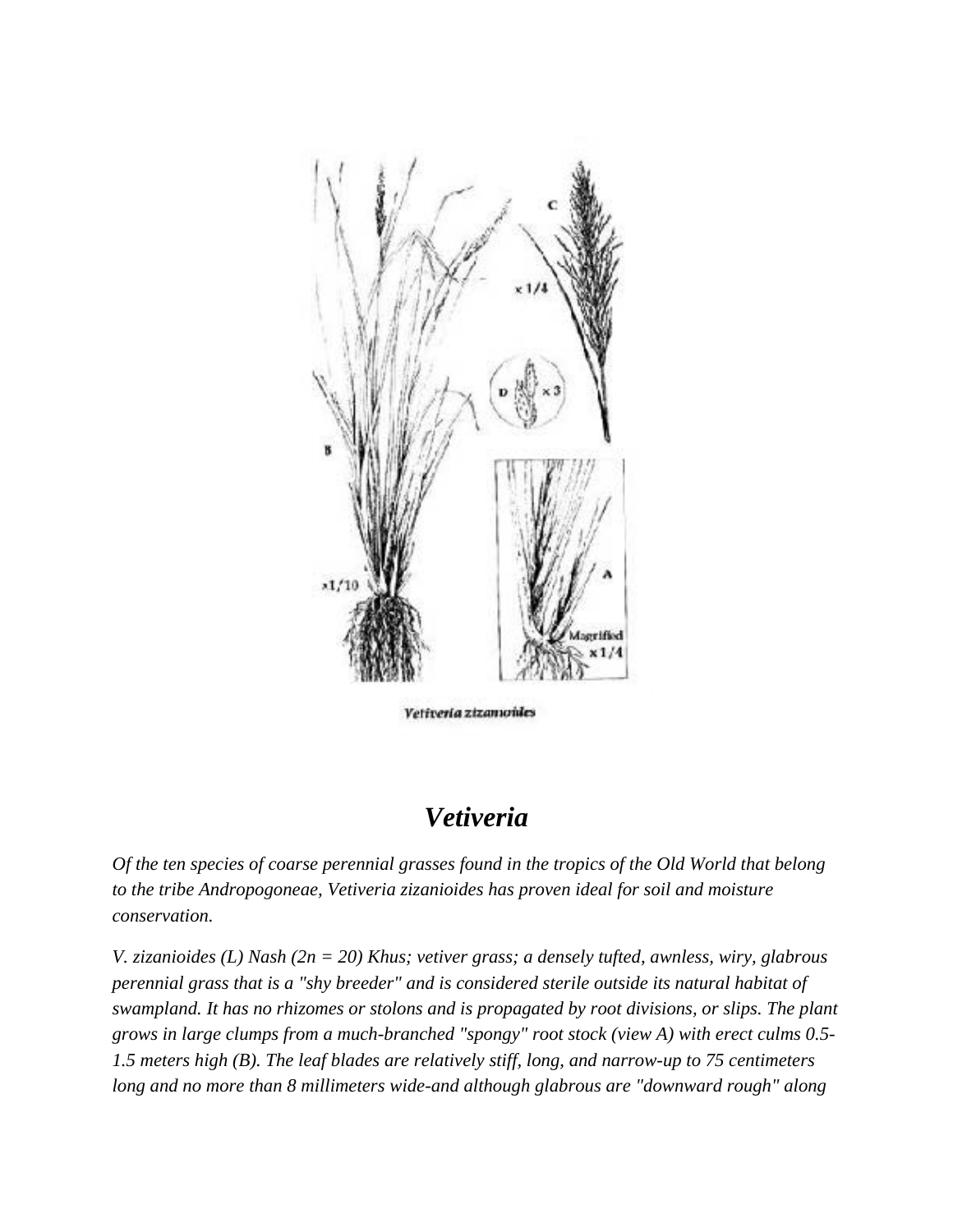*the edges. The lower glume is muriculated. The panicle is 15-40 centimeters long (C); joints and pedicels, glabrous. Spikelets are narrow, acute, appressed, and awnless (D). One spikelet is sesile, hermaphrodite, and somewhat flattened laterally with short sharp spines. It has a glabrous callus, three stamens, and two plumose stigmas. The other spikelet is pedicelled and staminate. Some cultivated forms rarely flower.*

*Both a xerophyte and a hydrophyte, V. zizanioides can withstand extreme drought-perhaps owing to the high salt content of its leaf sap as well as long periods of inundation (up to fortyfive days has been established in the field). It has an exceptionally wide pH range, seems to be able to grow in any type of soil regardless of fertility, and has been found to be unaffected by temperatures as low as -9° Centigrade.* 

*V. zizanioides does not produce seeds that germinate under normal field conditions. V. nigritana (the Nigerian species) does seed, but the seedlings are easily controlled .*

### **Preface**

For at least the next decade environmental issues will dominate the agricultural and natural resource sectors. Already the focus of much attention are the problems of deforestation, increased flooding by major rivers, and reduced dry-season water flows for irrigation and urban and industrial supplies. Not enough attention, however, has been given to the massive problem of soil erosion and, more specifically, to the need to reduce soil and water losses caused by excessive rainfall runoff. Of the 11 million hectares of forest cut down each year, one-half is estimated to be needed to replace cropland that has gone out of production owing to erosion and the consequent loss of fertile soil. At the same time, many millions of hectares of land once deemed cropland with high potential are annually being downgraded to land with low potential and high risk, even in areas receiving substantial rainfall. This is because excessive runoff prevents the land from making effective use of the rain that falls. The prime cause of soil erosion and excessive rainfall runoff is the removal of vegetative ground cover by human and livestock populations-one of the dire consequences of our continuing and accelerating overuse of the world's land resources.

Topsoil losses in the past have brought down whole civilizations. The Mayas of Central America are one example, and North Africa used to be the "granary of the Roman Empire." Soil erosion is truly a global problem, and the need for conservation has become critical in many countries. For example, more than half of India's cropland is losing productivity because topsoil is being washed or blown away faster than natural forces can replace it. Reducing the topsoil layer means reducing plants' access to essential soil nutrients and water.

Changes in farming practices have made the problem worse in recent years. In response to the growing need for grain for exploding human and livestock populations, farmers switched from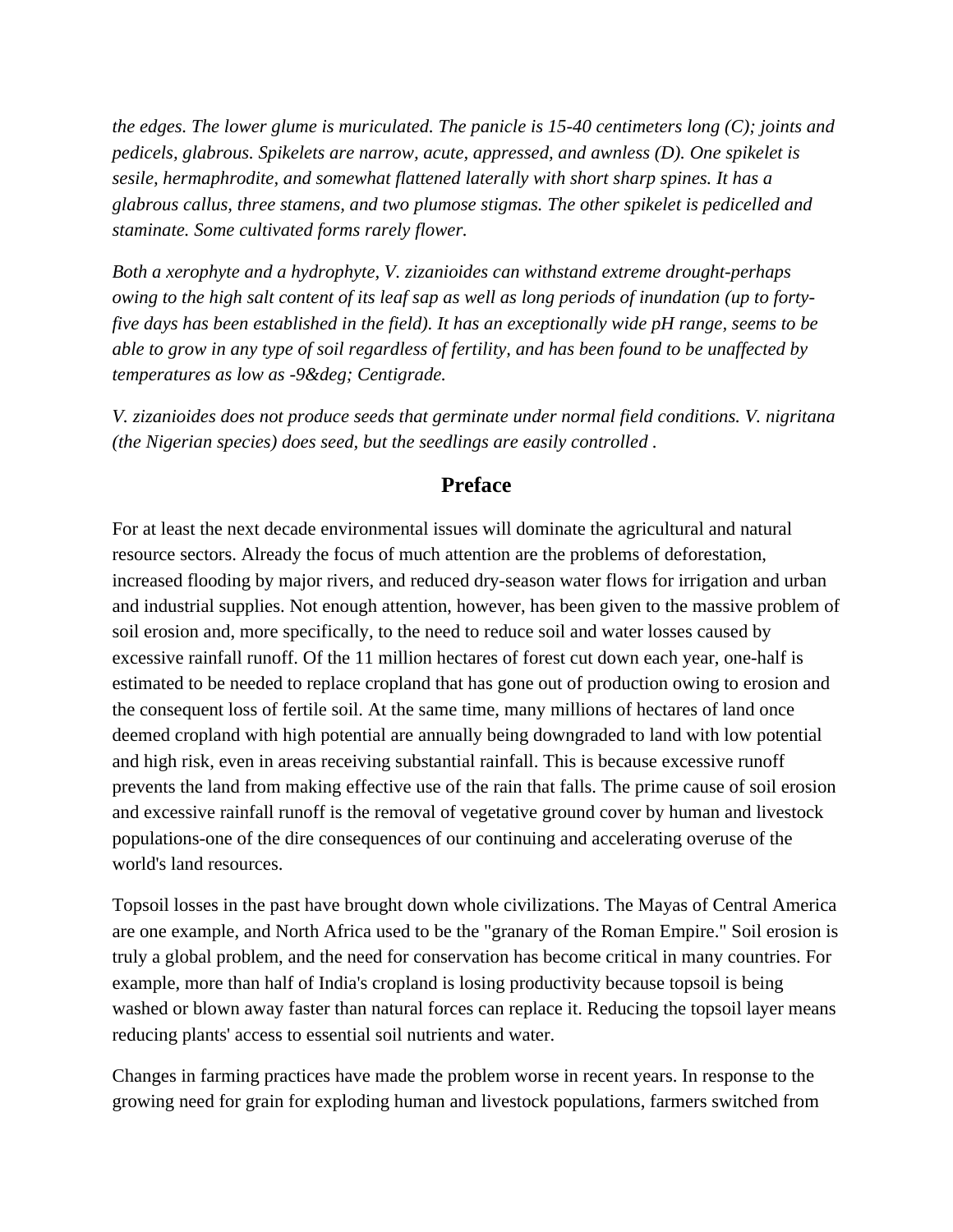traditional rotations and multiple cropping to continuous-row cropping, a practice that encourages rainwater to run off the land at a faster and more destructive pace. As a result crops are denied the moisture they need for optimum growth.

Recognizing the problem, top-level policymakers in many countries have devoted substantial portions of their budgets to finding a solution. But the sums allocated are often insufficient, costs are too high, and many of the conservation techniques attempted have been ineffective and are inappropriate for small farmers. Soil erosion continues at an accelerating and alarming rate. Governments have only limited access to public funds. Many think that farmers should bear the cost of soil conservation, but most cannot afford to unless cheaper methods-preferably linked to direct income benefits-can be identified that are acceptable to farmers.

This handbook has been prepared to support fieldworkers and farmers in developing vegetative systems of soil and moisture conservation that will meet the requirements of small farmers in developing countries, most of whom reside in the tropics and semitropics. Experience has shown that conventional systems of earth bunds or terraces on small farms are expensive and in many cases, especially in modern times, ineffective. When applied correctly, vegetative systems of soil and moisture conservation-particularly the system of hedges of vetiver grass described in this handbook-have proved cheaper and more effective.

Since the publication of the first edition of this handbook in 1987, we have learned that Indian farmers near Mysore have been using vetiver grass as hedges for perhaps as long as two hundred years. This fact has given the new users of vetiver grass more confidence in the technology. Since 1987 the technology has been tested in the field in many countries-India, China, Philippines, Indonesia, Nigeria, Madagascar, Brazil, and Australia, to name a few. Soils and climate vary tremendously within this group. For example, in China vetiver is being grown as hedges on 60 percent slopes to protect tea and citrus crops on low pH (4.1) red soils. In India it is being used successfully on black cotton soils (severely cracking vertisols) on slopes of 2 percent or less. In other countries such as Trinidad, it has been used for years to stabilize rock-based roadsides. In every case this unique grass has displayed the same extraordinary characteristics that make it an ideal low-cost, non-site-specific system for controlling soil loss and improving soil moisture.

We have learned during the past few years that the introduction of a new technology requires persistence and patience. We believe that the effort and persistence of the many new promoters of vetiver technology are paying off; both the demand for and use of the technology are accelerating. If the system is adopted to the extent that we hope, two landmark objectives will be met in the effort to help more and more of the developing world reach a sustainable basis for rainfed agriculture and land resource conservation; namely, soil stability and in-situ moisture conservation. We are indebted to many workers active involved with this technology. We have to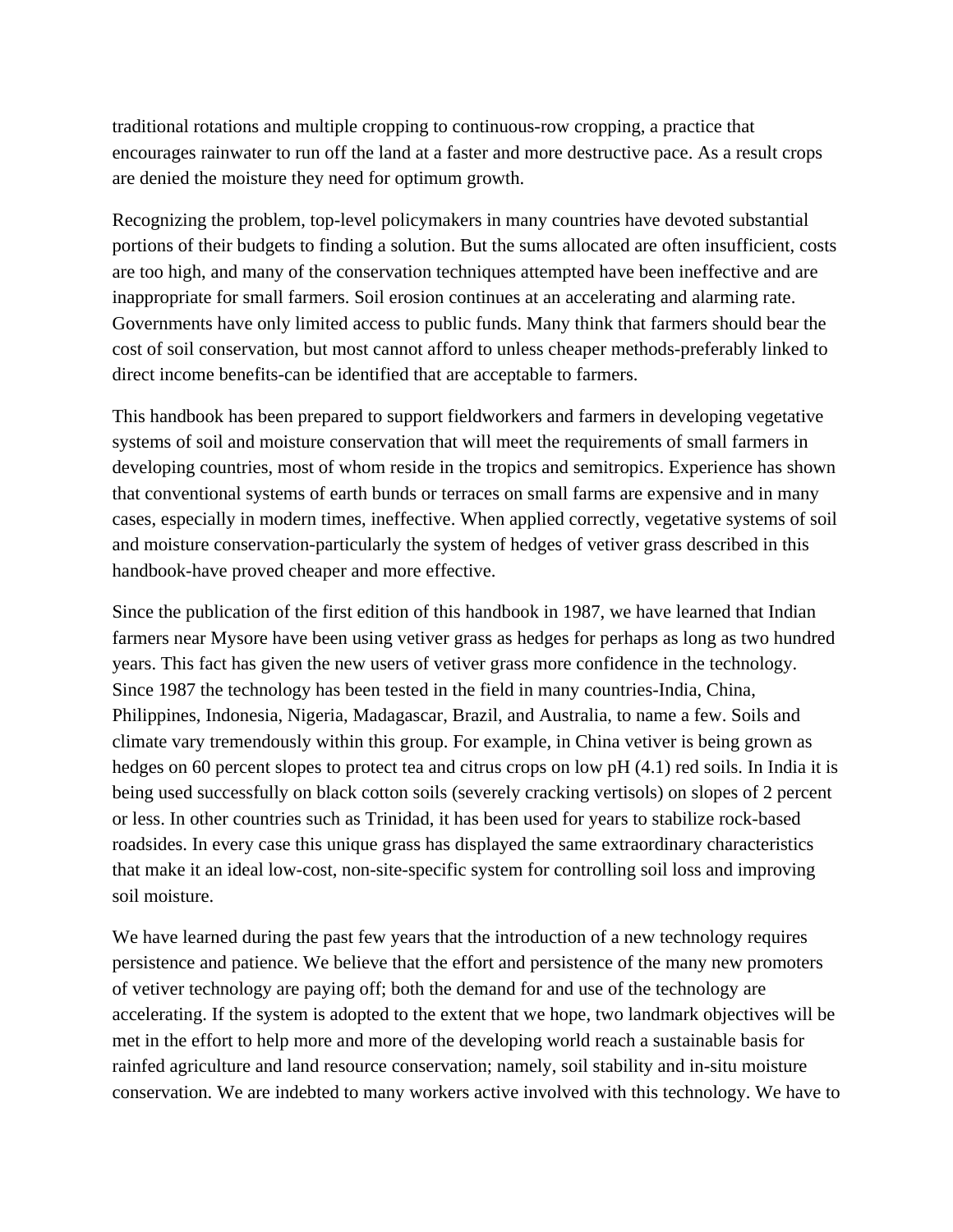realize the early users of the technology: farm such as those in south India whose ancestors have used the grass for centuries; sugar companies in the West Indies and Fiji that have successfully used the technology for more than fifty years; and West African farmers such as the Hauser of Nigeria, who know well the merits of the grass farm boundary markers. We must recognize the dedication of John C. Greenfield, who renewed the use of the technology in India during the 1980s and was responsible for the preparation this handbook. We must also acknowledge the contribution of the agricultural staff and scientists in the Indian states of Andhra Pradesh, Karnataka, Madhya Pradesh, and Maharashta who have dedicated part of their work to establishing this technology for farmers in these poverty-stricken areas of India. Most recently we must acknowledge efforts by the management and staff of China's Red Soil Project who have taken the lead in testing and demonstrating the technology in their country in the hope of aiding the millions of farmers who live on the badly degraded soils of south China. Finally we have to thank the World Bank staff in New Delhi and Washington, D.C. who have been responsible for editing this handbook and the two earlier editions published under the title, Vetiver Grass (Vetiveria zizanioides): A Method of Vegetative Soil and Moisture Conservation.

This handbook is intended primarily for practitioners and users, and as in previous editions we ask for your views and ideas so that they can be incorporated in future editions.

R. G. Grimshaw, Chief, Agricultural Division, Technical Department, Asia Region, The World Bank , Washington, D.C.

### **Contents**

| <b>Sheet Erosion</b>                                                                                |
|-----------------------------------------------------------------------------------------------------|
| <b>Rainfed Farming</b>                                                                              |
| <b>Vegetative Contour Hedges</b>                                                                    |
| <b>Establishing Vetiver Hedges</b>                                                                  |
| <b>Moisture Conservation</b>                                                                        |
| Why Vetiver Grass Is the Ideal Plant for the Vegetative System of Soil and Moisture<br>Conservation |
| <b>Other Practical Uses for Vetiver Grass</b>                                                       |
| <b>Management Tips</b>                                                                              |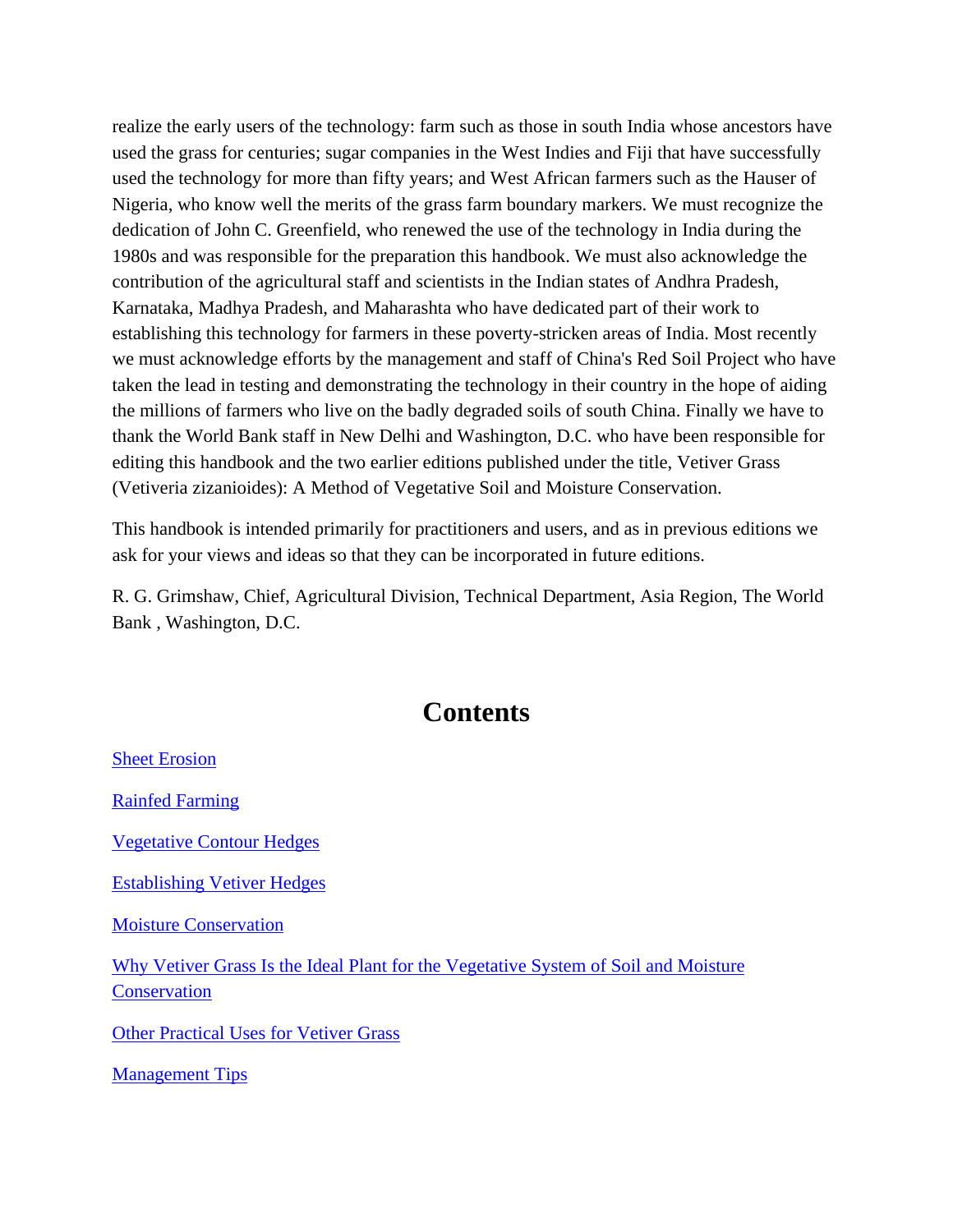### Common Names for Vetiver Grass

**Tables:**

Table 1. Slope, Surface Run, and Vertical Interval

Table 2. Cost of Land Treatment with Contour Hedges of Vetiver Grass

# **Vetiver Grass: The Hedge against Erosion**



### **Sheet Erosion**

Sheet erosion is the most damaging form of erosion, mainly because it is often not recognized and therefore seldom treated. Triggered by rainfall, sheet erosion accounts for the loss of billions of tons of soil every year. As raindrops pound the ground, particles of soil are knocked loose and then carried away by the runoff. This runoff further strips unprotected areas of their valuable topsoil and becomes the muddy water that ends up in drains, streams, and rivers. sheet erosion leads to more striking forms of erosion-rills and gullies, for example, the focus of most conservation efforts to date. Although not as spectacular, sheet erosion does leave visible marks, as shown in Figure 1: soil collecting behind obstructions on a slope (such as the brick in example A); stones left behind by the runoff because they were too heavy to be carried away (B); or moldy mounds of soil and other debris trapped under branches, twigs, or even clumps of straw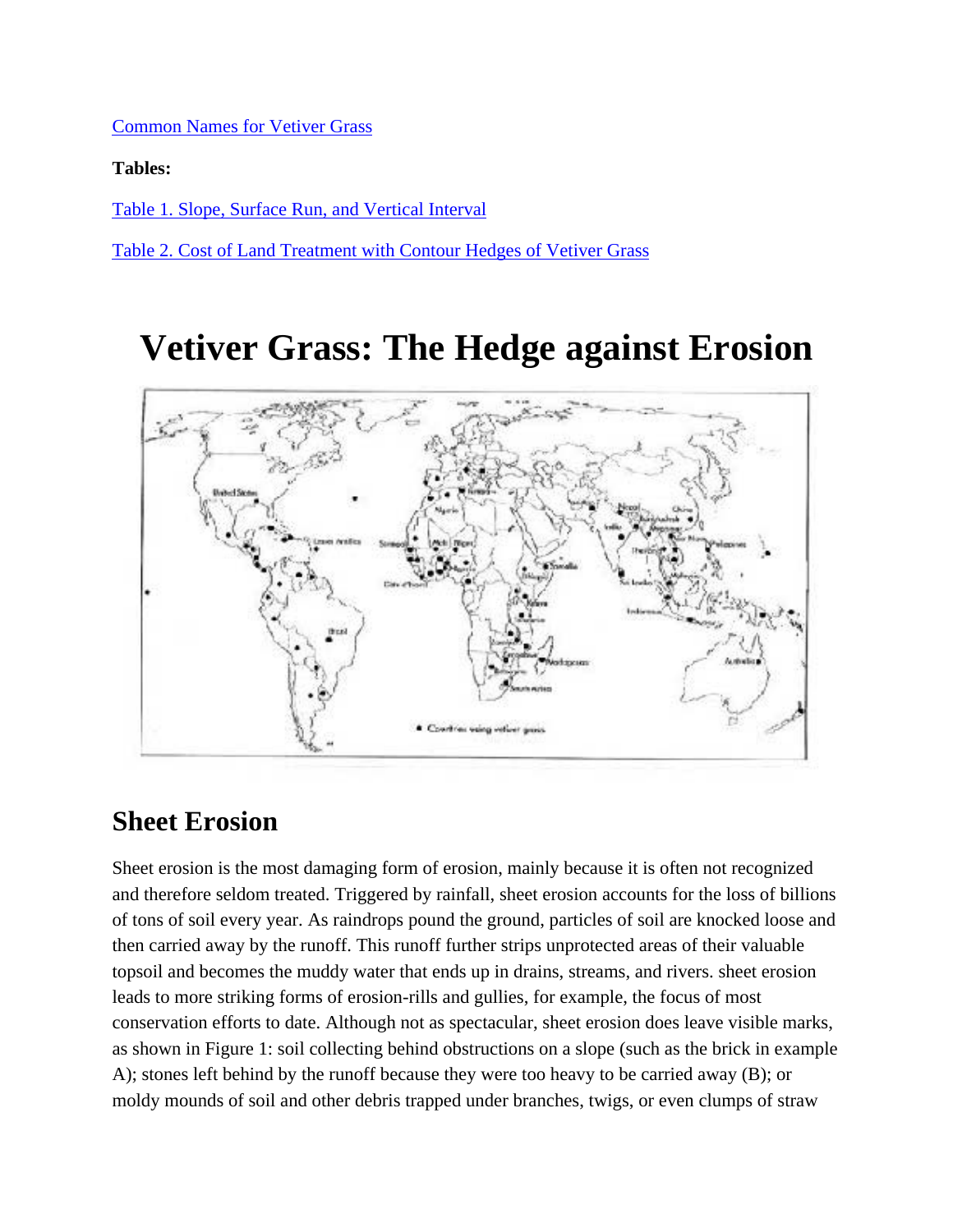Figure 1. Signs of Sheet Erosion



The effects of sheet erosion are more readily apparent in forest areas that are devoid of ground cover-and in fields or wastelands with a few standing trees-where the loss of soil exposes the roots of the trees (Figure 2). Water can then easily pass beneath the trunks of the trees and between their roots. Once all the soil that supported them and gave them life is washed away, the trees will be washed out of the ground as well.





Trees by themselves do not prevent soil losses caused by sheet erosion; forests do, with their thick litter and low-growing vegetation. In areas where forest cover is not possible or practicable, vegetative barriers can be used to stop the loss of soil. Fibrous-rooted shrubs and grasses planted as hedges along the contour of the land slow the runoff, spread the water about, weaken its erosive power, and cause it to deposit its load of valuable soil behind the hedgerows. As a result the runoff proceeds gently down the slope, and, if the hedges have been planted at the correct vertical interval (see page 40), without further erosive effect.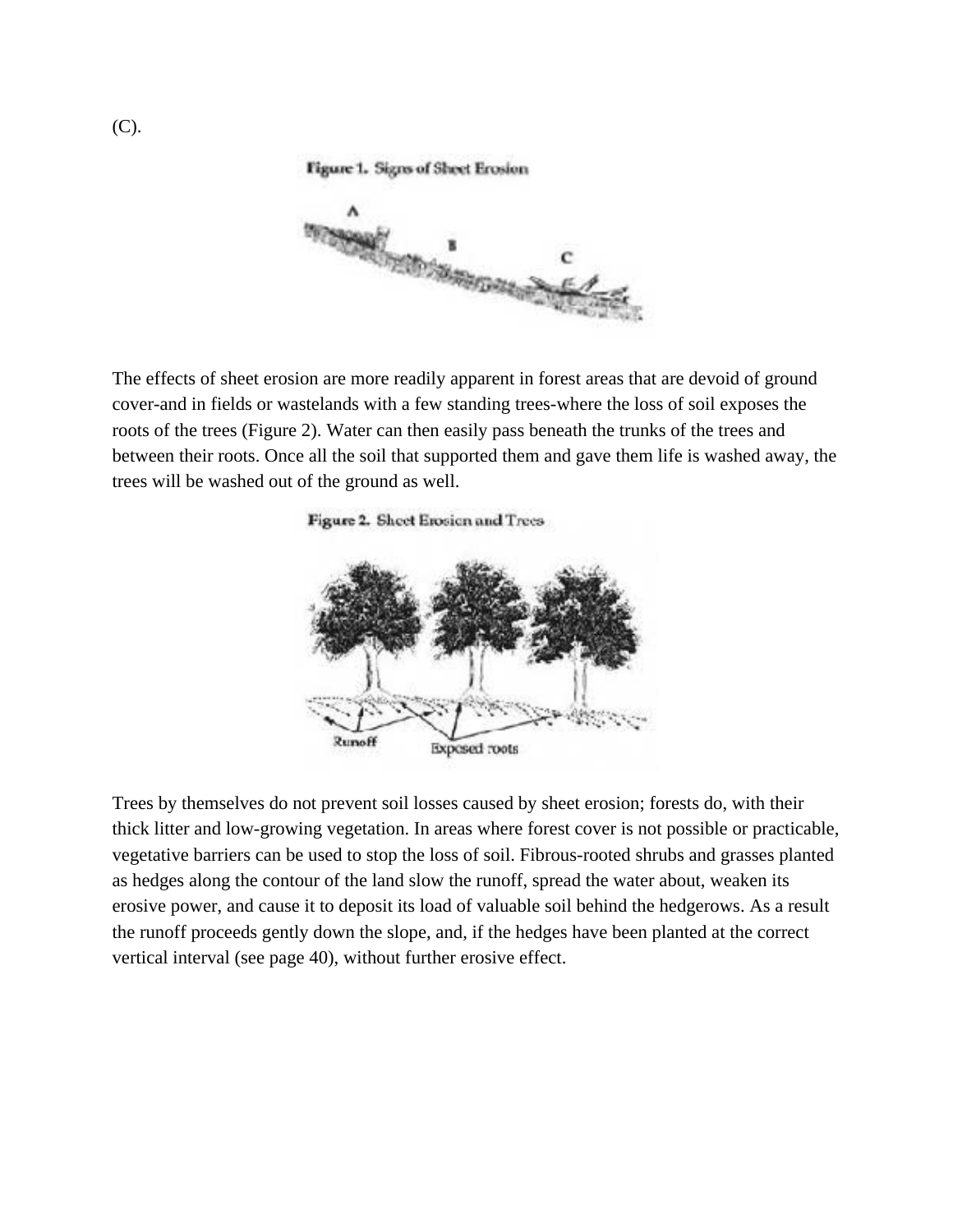### Figure 3. Loss of Topsoil



The amount of soil lost through sheet erosion is alarming. Figure 3, which depicts two surviving plants whose roots prevent sheet erosion, shows how the amount can be measured. In this case a layer of soil 50 centimeters deep-as measured by the distance between the top of the plant mounds and the present soil surface-has been lost across the entire area of the field since the plants became established.

### **Rainfed Farming**

The traditional way of farming in rainfed areas, no matter how flat the land may seem, is along the slope, or up and down the hill (Figure 4). This system encourages runoff and soil loss and thus makes sheet erosion worse. Often more than 50 percent of the rainfall is lost as runoff and thereby denied to the crops, and the steeper the slope, the faster and more erosive the runoff. Rainfall is less effective because the water is not given a chance to soak in. By plowing along the slope, the farmer in Figure 4 is unknowingly encouraging the rainfall to leave his field.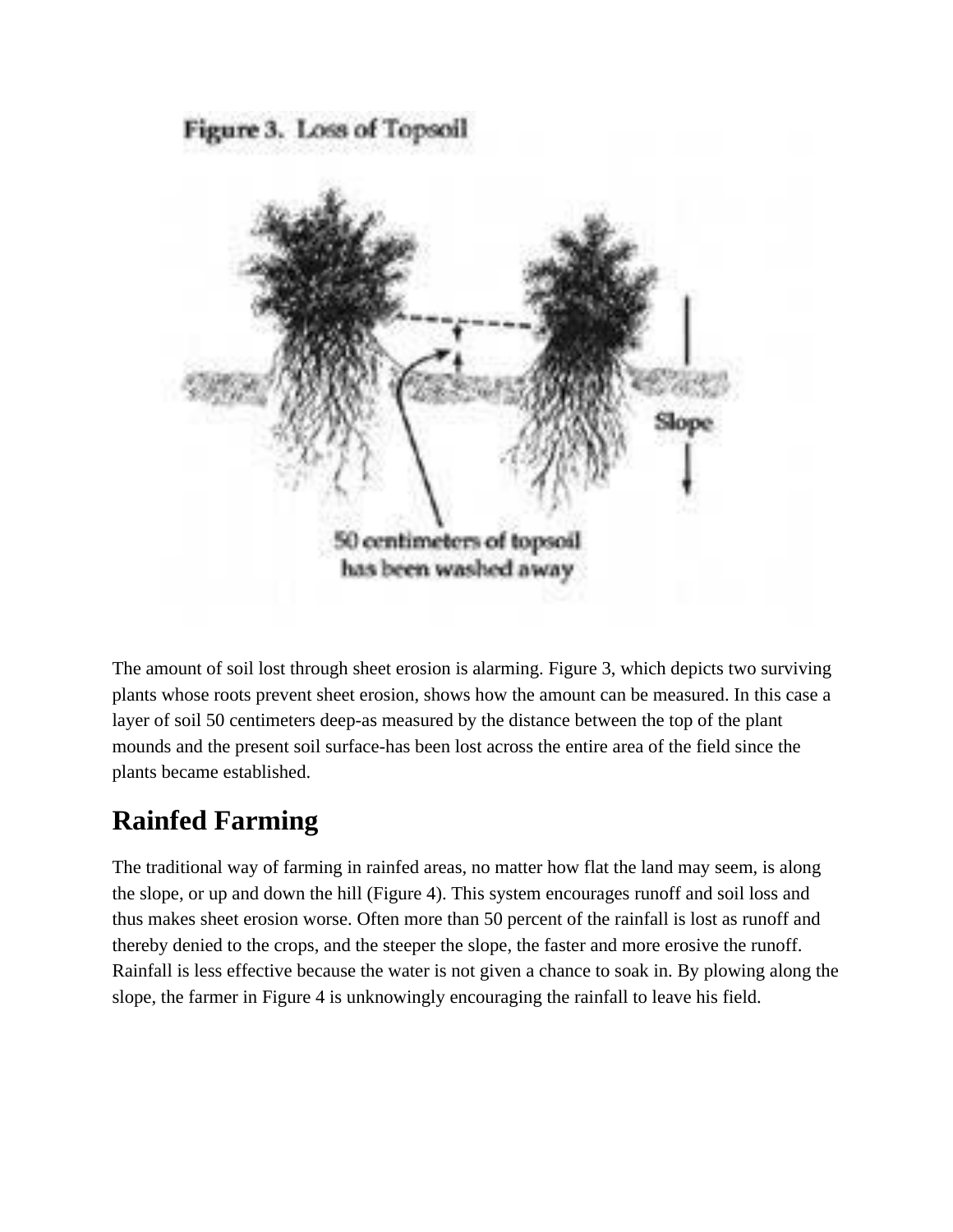

Figure 4. Traditional Rainfed Farming

Figure 5 illustrates the method advocated in this handbook-the use of vegetative contour hedges to prevent erosion and conserve natural moisture in the soil. Once established, such hedges need no maintenance and will protect the land from erosion for years, as they build up natural terraces. In contrast to the planting furrows in Figure 4, those at 'A' in Figure 5 follow the contour of the land as laid out by the vegetative hedges (B).



Constructed earthen embankments, or contour bunds, have slowed erosion throughout the world since the 1930s. But this method of soil conservation creates an unnatural system of drainage and is no longer considered appropriate for small holders. The embankment in Figure 6 was constructed with topsoil taken from point A, which was thereby transformed into a channel to convey the runoff sideways.. But the bank is made of the same soil it is supposed to protect, and because its construction makes the slope steeper, over time the bank will erode and "melt" away. Then it will have to be replaced-at great cost to the farmer. Moreover, to collect sufficient soil to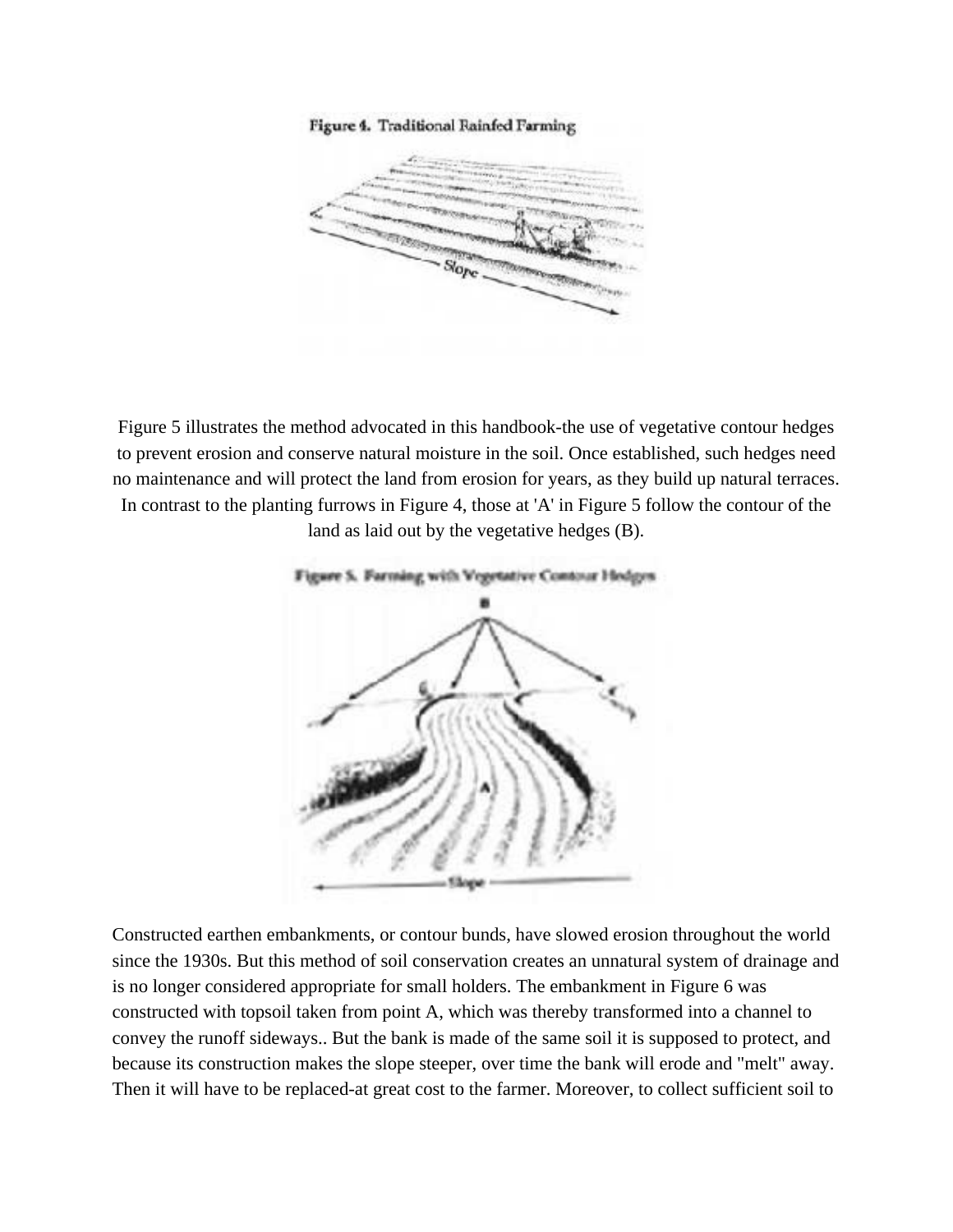make the bank and channel shown in Figure 6, a 5-meter-wide strip of land must be taken out of production over the entire length of the bank. This represents a loss of 1 hectare of productive farmland for every 20 hectares of land treated with embankments or bunds.



Figure 6. Constructed Method of Soil Conservation

Figure 7 shows the unnatural way the land is drained by this system. All of the runoff is channeled sideways and dumped into a waterway that no small holder would want running through his or her farm. This system makes the areas below the banks too dry, and the channel areas too wet, for optimum crop production.



In contrast, the vegetative method of soil and moisture conservation uses nature to protect itself. In the system demonstrated in this handbook with vetiver grass (Vetiveria zizanioides), only a 50-centimeter strip-or one-tenth of the land occupied by earthen embankments or bunds-is taken out of production (Figure 8). Because the grass root divisions, or slips as they are called, are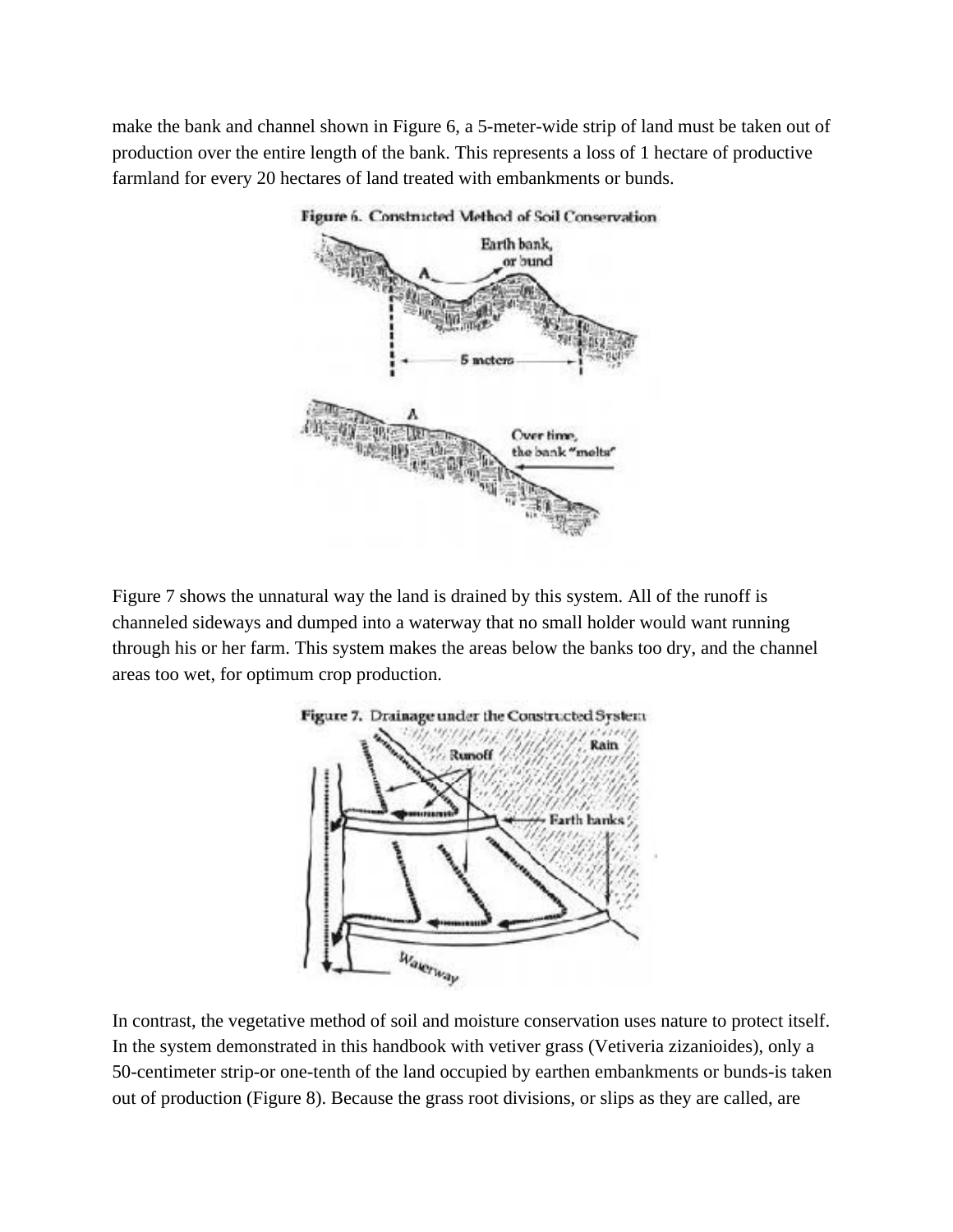planted in a single plowed furrow, little soil is disturbed. And whereas earth banks have to be made with bulldozers or by hired labor, the vegetative system requires no special tools or labor beyond that which a farmer would already have.



Figure 8. Vegetative System of Soil Conservation

The bottom illustration in Figure 8 shows what happens over time in the vegetative system: the runoff drops its load of soil, the grass tillers up through this silt, and a natural terrace is created. The terrace becomes a permanent feature of the landscape, a protective barrier that will remain effective for decades, even centuries.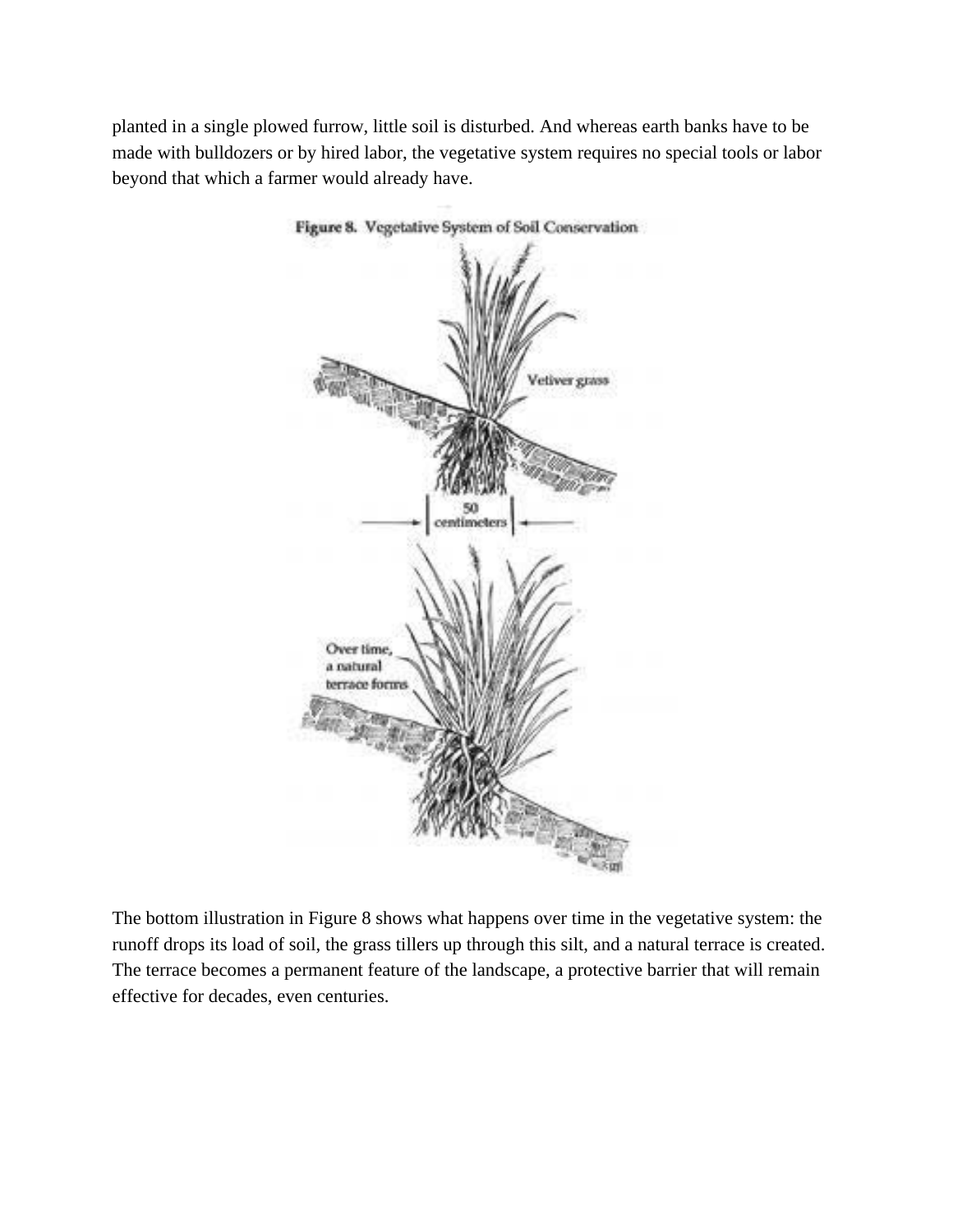

When the runoff reaches the vegetative hedges, it slows down, spreads out, drops its silt load, and oozes through the hedgerows, a large portion of the water soaking into the land along the way (Figure 9). No soil is lost, and there is no loss of water through the concentration of runoff in particular areas. The system requires no engineering-the farmers can do the whole job themselves.

Near Mysore in the southern Indian state of Karnataka (in the villages and hamlets of Gundalpet and Nanjangud, for example), farmers have been maintaining vetiver hedges around their farms for more than a hundred years. To keep the hedges narrow, the farmers simply plow around the edges of the hedgerows whenever they plow the rest of the field for cropping. The hedges are in perfect condition and provide permanent protection against erosion.

# **Vegetative Control Hedges**

Figure 10 presents a cross-sectional view of a vegetative contour hedge at work. The leaves and stems of the vetiver plant slow the silt-loaded runoff at A and cause it to deposit the silt behind the plant at B while the water continues down the slope at C at a much slower pace. The plant's spongy root system, pictured at D, binds the soil beneath the plant to a depth of up to 3 meters. By forming a dense underground curtain that follows the contour of the land, the roots prevent rilling, gullying, and tunneling. The strong aromatic oil they contain makes the grass unpalatable to rodents and other pests; many Indian farmers report that it also keeps rats from nesting in the area. Because the dense root system repels rhizomes of grasses such as Cynodon dactylon the hedgerows prevent them from entering the farm field and becoming a weed. And according to the farmers near Mysore the plant's sharp, stiff leaves keep snakes away as well.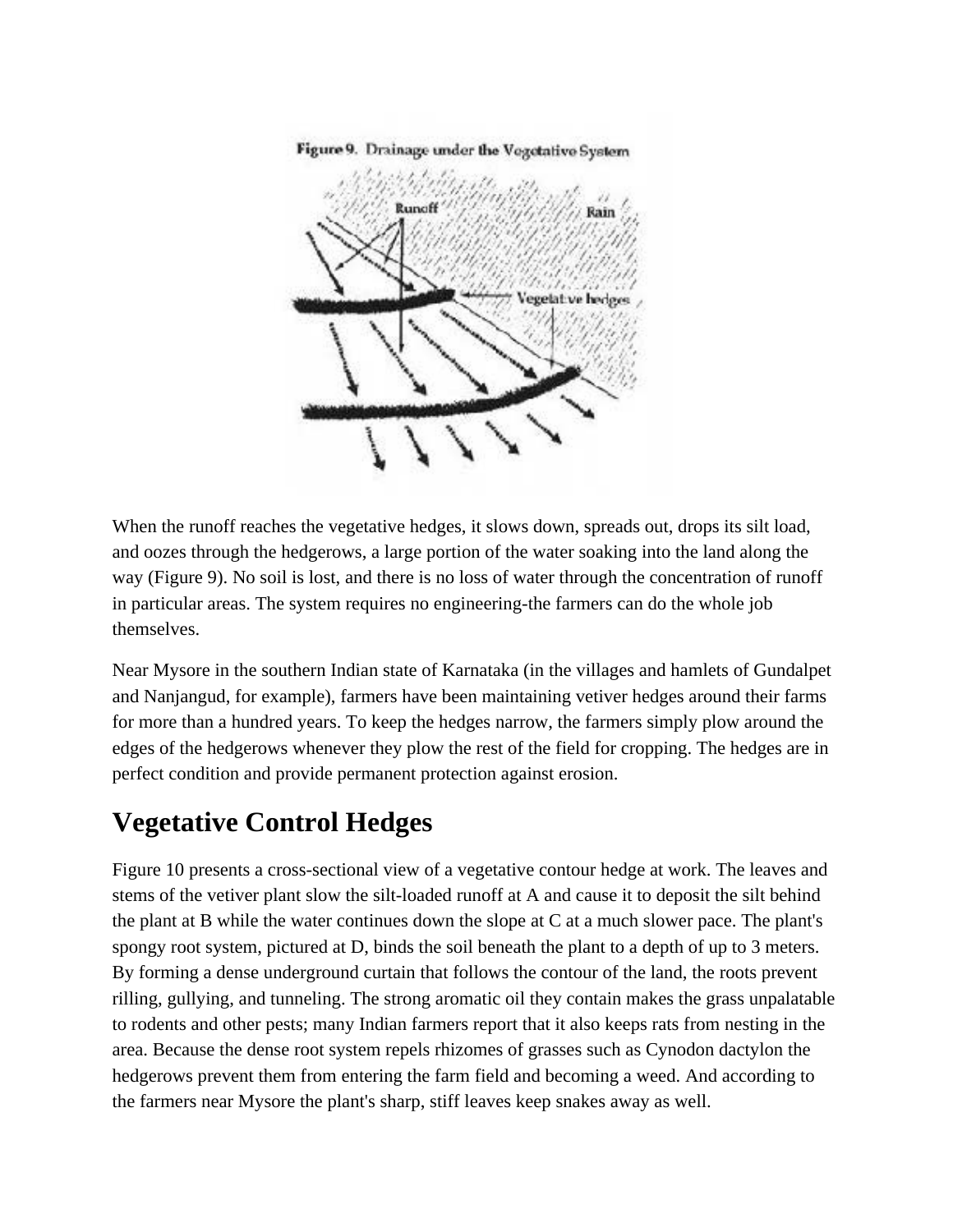

To be effective as a method of soil conservation, the vegetative system must form a hedge, as shown in Figure 11. Although under certain circumstances thick hedges can be formed in one year, it generally takes two to three growing seasons to establish a hedge dense enough to withstand torrential rains and protect the soil. During the first two seasons, and sometimes the third, the plants need protection, and any gaps in their line have to be filled. (During the first two seasons it should also be easy to see the silt being trapped behind the plants as they are establishing, a phenomenon that extension workers should try to point out when explaining the system to farmers.) Although the earth banks used in the conventional method of soil conservation are effective immediately, they break down over time and frequently burst open in heavy rainstorms. Once the hedge has been established, it will neither wear out nor require further maintenance, other than periodic trimming.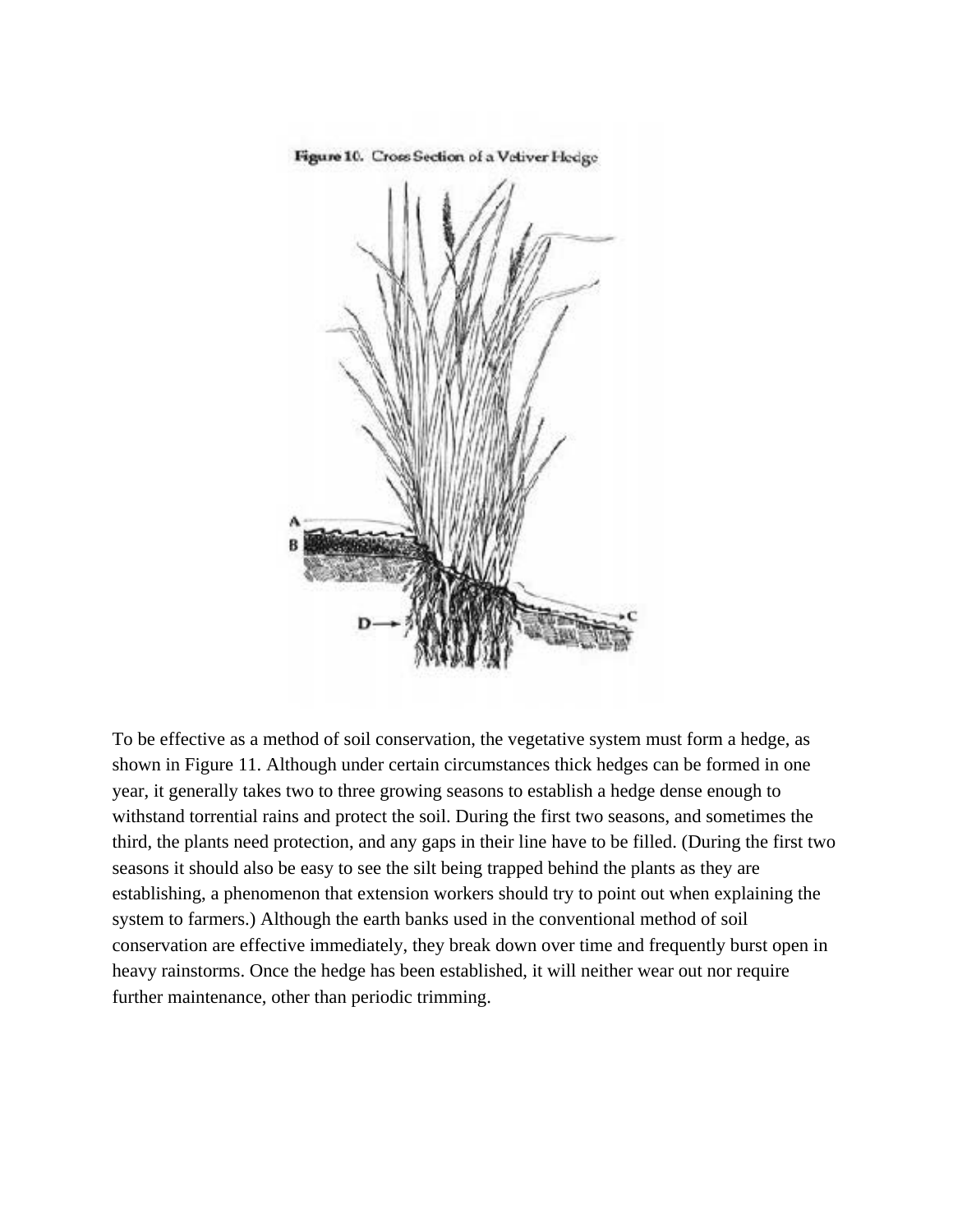

Trimming the hedges to a height of 30-50 centimeters prevents them from seeding, makes them thicken up, and thereby increases their effectiveness in filtering runoff. In several villages and hamlets near Mysore, the farmers trim their hedges every two weeks throughout the year and feed the young palatable leaves to their livestock. They are thus ensured a year-round supply of stock fodder regardless of rainfall.

It has become evident that many fieldworkers-and even research workers-lack a clear understanding of what is meant by "the contour." Figure 12 illustrates a common misconception: that a furrow plowed along "the main slope" follows the contour.



#### Figure 12. False Contour

This is incorrect. A true contour embraces all slopes, major or minor; it is a line of equal elevation around a hill. The furrows in Figure 12, which starting from point A follow the main slope straight down to point C instead of curving around the hill, are not on the contour and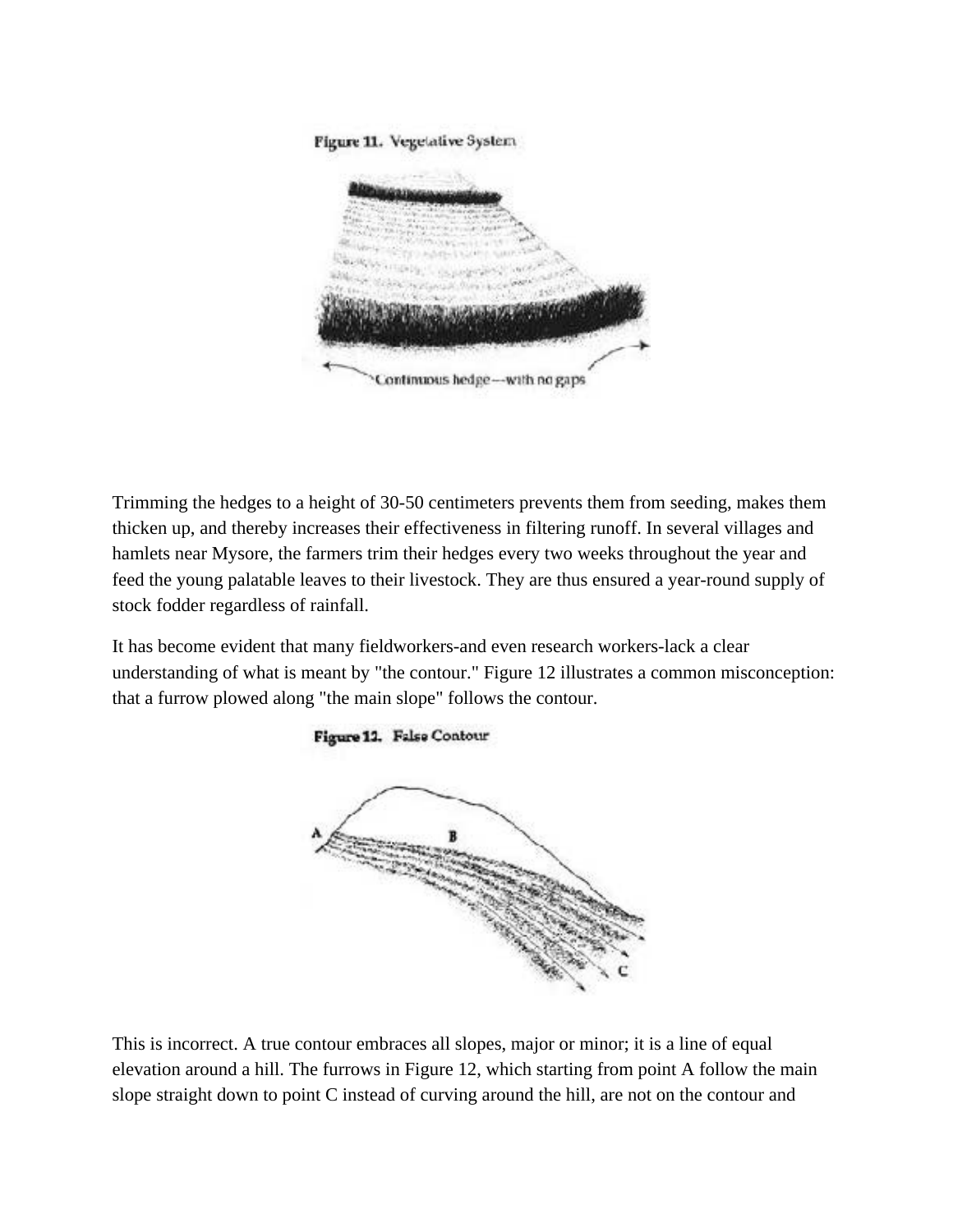therefore will neither conserve moisture nor prevent erosion. The true contour, pictured in Figure 13, runs from A to B to D and continues around the hill, maintaining equal elevation all the way.





Because the earth banks conventionally are used to control erosion must convey the runoff to a waterway off to the side of the field, they have to be constructed on the exact contour. As shown in Figure 14, such a line (marked with pegs at A) can be difficult for the farmer to follow when plowing.





The vegetative hedges, however, do not have to be exactly on the contour to provide effective soil and moisture conservation since their purpose is to reduce the velocity of the water as it passes through them and not to channel the water elsewhere. Once the contour line has been pegged in , the extension worker can smooth it out to make it easier for the farmer to follow. In Figure 14, contour line A has been "averaged" into the smooth curve of line B. To control sheet erosion, the hedges and plow furrows (crop lines) need only follow line B. The silt filtered from the runoff will build up behind the hedges and eventually form a natural terrace. Because the hedges run across the slope, the ends of each hedgerow should be turned up the slope to prevent runoff from spilling around the sides-this will encourage natural terraces to form more readily and prevent erosion at the ends of the hedgerows, especially in steep lands.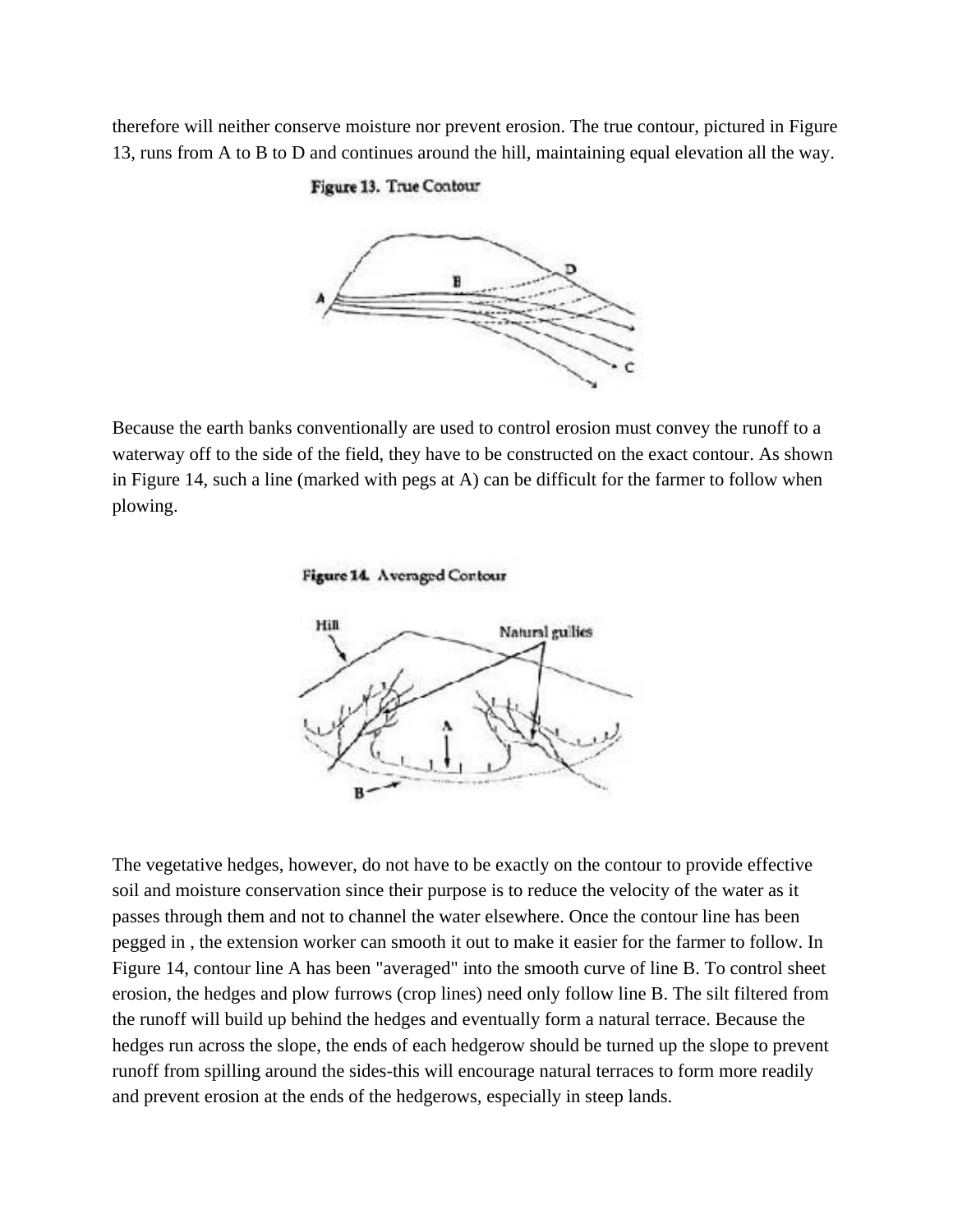In Figures 15 and 16 we see two farmers, A and B. Both are good farmers, but A in Figure 15 is a wise farmer; he has protected his land against soil loss by planting vegetative hedges on the contour, and he is using the hedgerows as guidelines to plow and plant on the contour.



The furrows created in this fashion will hold rainfall and store extra moisture in the soil, thus allowing crops to withstand long periods of dry weather. What farmer A is doing costs no more than what farmer B in Figure 16 is doing. All that is involved is a change in management.



Farmer B is a good farmer, but he is not farming wisely; he is not thinking. By plowing just straight up and down the slope he is encouraging the rainfall to run off his farm, taking his farmyard manure and an irreplaceable layer of topsoil along for the ride. The rainwater runs off so quickly it does not have a chance to soak into the soil, and thus his crops have no protection against dry spells.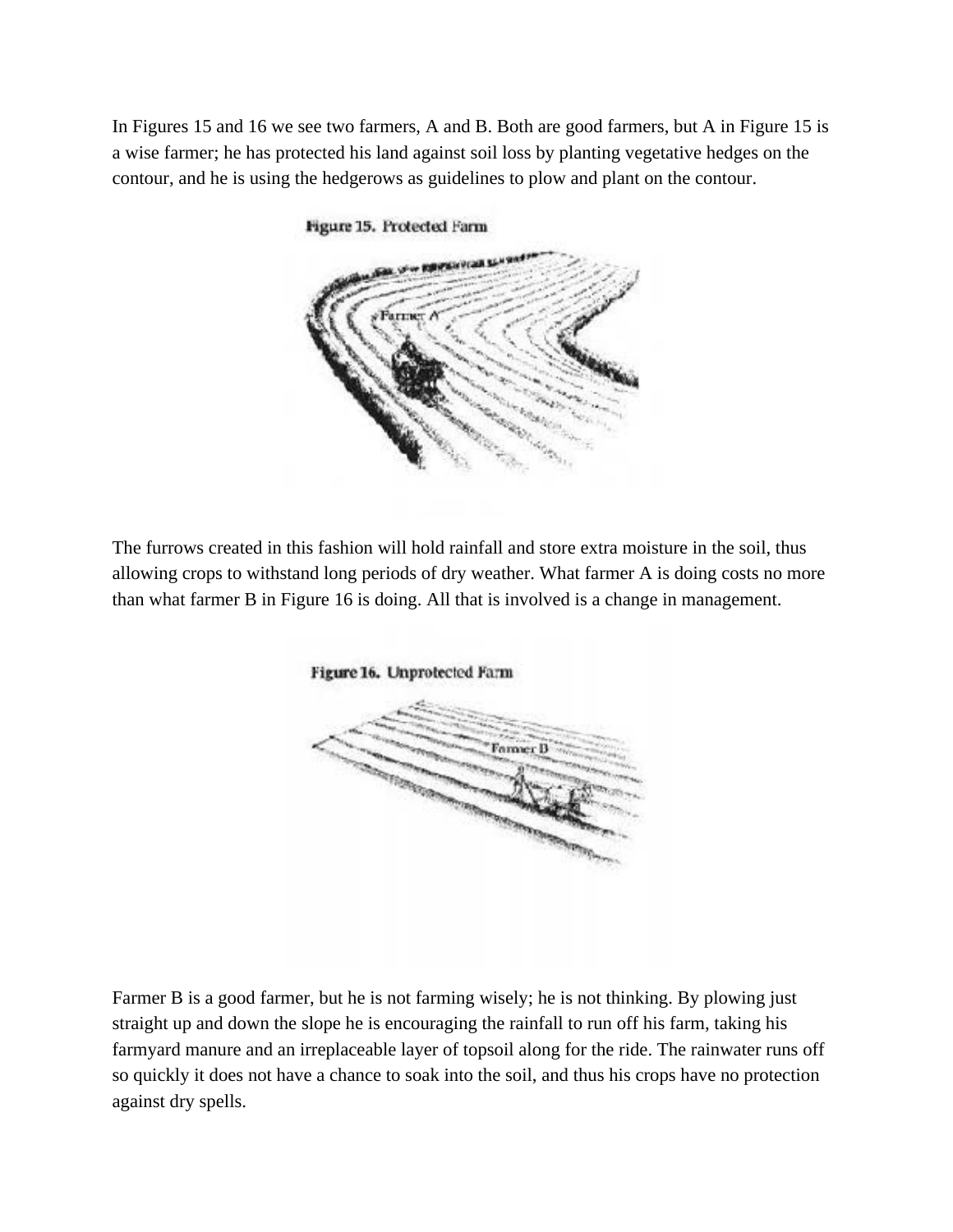Figures 17 and 18 illustrate what happens when the two farming systems are exposed to heavy rainfall. Farmer A's field is protected by the vegetative hedges, and there is no loss of soil (Figure 17). The contour furrows store all the rainwater they can hold. Any surplus rainfall runs off, but the vetiver hedges control the flow-slowing it down, spreading the water about- and cause the silt to be deposited. As a result the runoff is conducted down the slope in a safe, nonerosive manner.



On Farmer B's unprotected land, the rainfall runs off at great speed, taking along his fertilizers and topsoil. The uncontrolled ride down the slope causes unnecessary and damaging erosion (Figure 18). Because the runoff races by so quickly, no moisture is stored. Rainfall is only 40-50 percent effective, and farmer B is always complaining about droughts. Ultimately he will have to abandon his farm because there will be no soil left in which to grow crops. Farmer A will never have this problem; his yields will increase over the years.



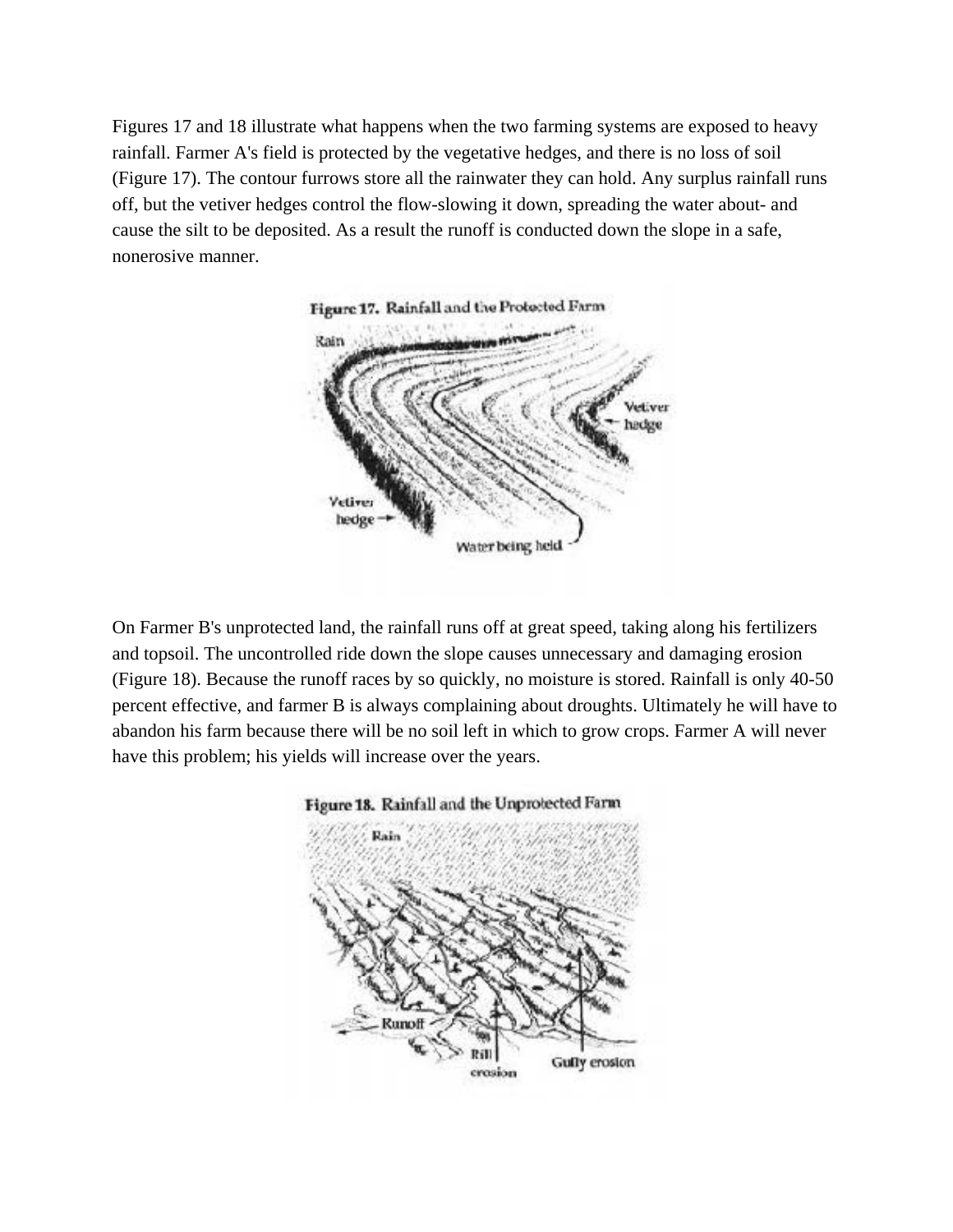Thanks to his vetiver contour hedges, farmer A obtains an excellent crop (Figure 19). Because the soil has retained ample moisture from earlier rains, his crop is benefiting from the warm sunshine, all the grains are filling, and the crop stand shows even growth. Farmer A will reap a high yield.



In contrast, farmer B has a disappointing harvest (Figure 20). His crop has all but failed, and what little remains-growing in patches where some moisture was trapped-is being dried out by the sun. Only a small percentage of the grain will fill, and the resulting crop is uneven. Farmer B can expect a low yield. Yet he planted the same crop as farmer A and used the same fertilizer; both crops were planted at the same time and received the same amounts of rainfall and sunshine. Unlike his neighbor, however, farmer B lost most of his fertilizer, together with 60 percent of his rainfall and a layer of soil from his farm possibly a centimeter thick-all because he did not plow on the contour and use vegetative hedges to protect against erosion and help his cropland retain moisture from the rain. If he had taken the advice of his extension service and plowed and planted on the contour, farmer B could have obtained the same high yields as farmer A.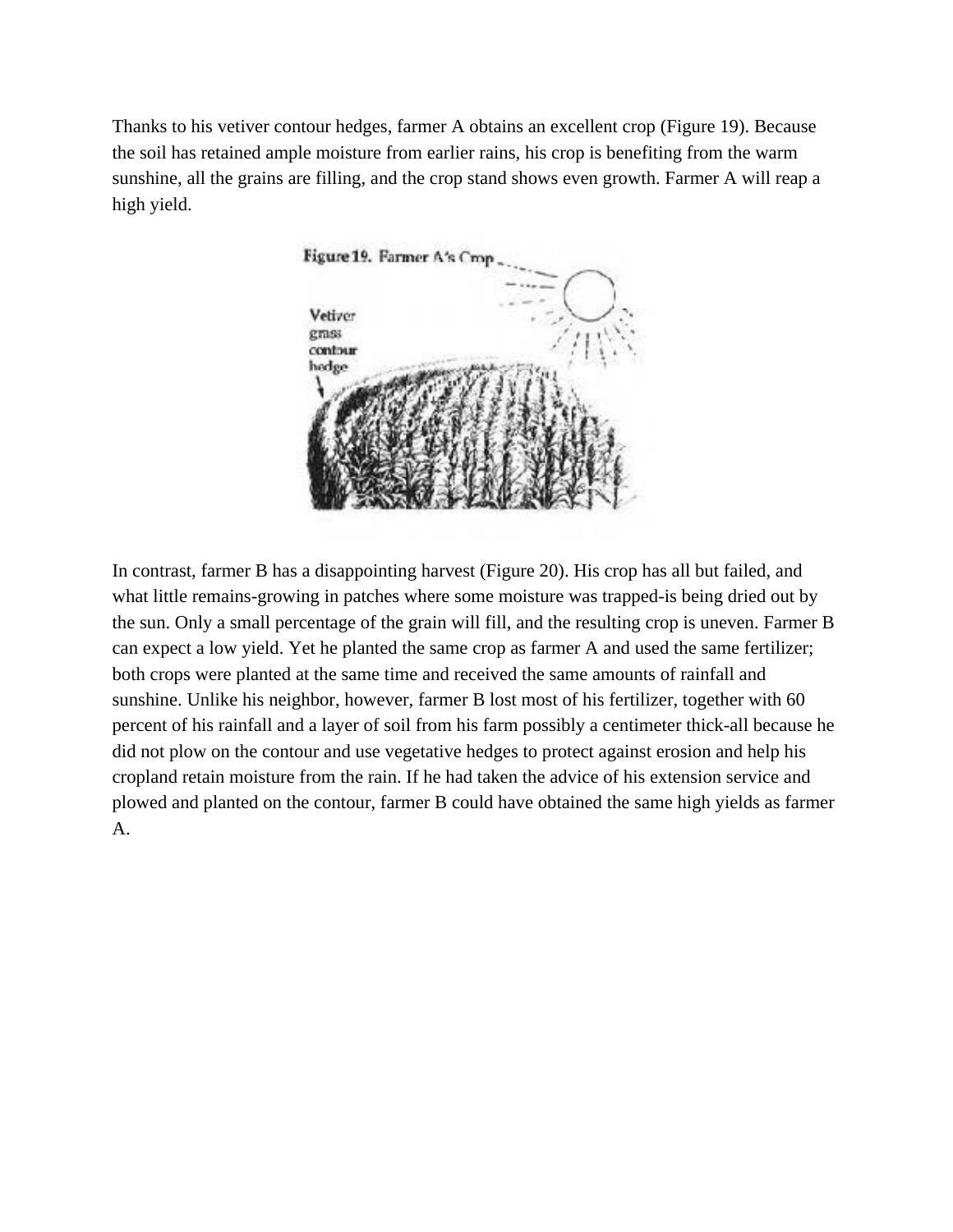

Having learned his lesson, farmer B contacts his extension worker, and together they mark, or peg out, contour lines across the old furrows (Figure 21). This simple process requires virtually no engineering skills-only the use of a small hand-held level. The extension worker stands at the edge of the field and, sighting through the level, has farmer B move up or down the slope until the two men are standing level, at which point the farmer marks the spot with a peg. In Figure 21, the contour line (X) has already been pegged out, and the farmer has but to follow the line of pegs with his plow (as shown in Figure 22) to create the furrow in which to plant the slips of vetiver grass that will eventually form a contour hedge. This is all that has to be done to establish the vegetative system of soil and moisture conservation.

#### Figure 21. Marking the Contour

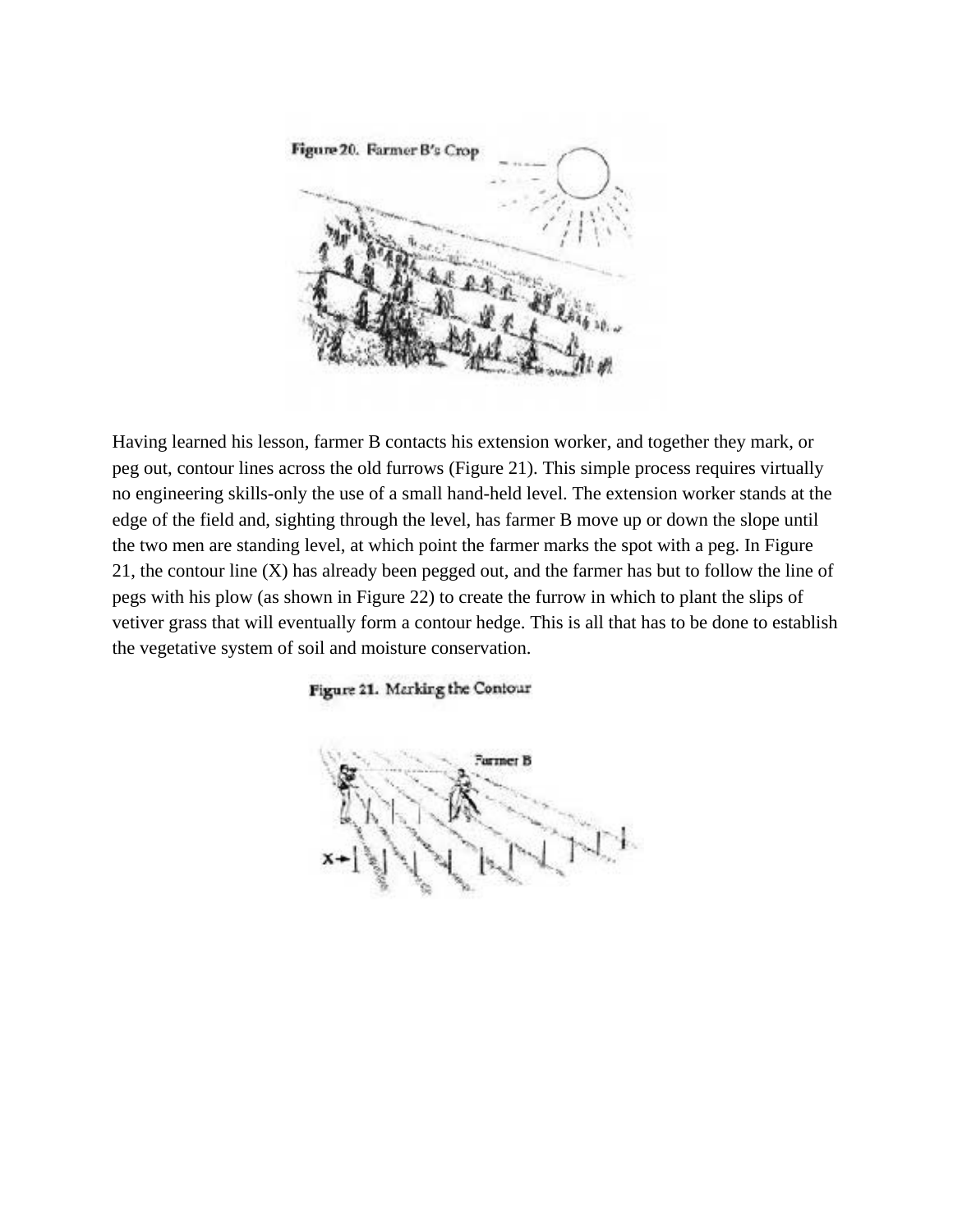#### Figure 22. Plowing on the Contour



Like any long-lived plant, however, the vetiver hedge system normally takes two to three seasons to become fully effective. You cannot plant a mango tree today and expect to pick mangoes next month! But it is possible to get some immediate effect from the system by using dead furrows until such time as the vetiver grass can be established. This preliminary stage of the system is depicted in Figure 23.



While waiting for vetiver planting material to be produced in the nursery, the farmer laid out the contours, prepared seedbeds following the contour furrows, and every 5 or 6 meters double plowed a dead furrow. The two dead furrows in the figure have been planted on the contour to pigeon peas and intercropped with six rows of groundnuts. The shape of each seedbed is shown beneath the crop illustration: DF marks the deeper dead furrow, PP the row of pigeon peas it supports. Eventually, vetiver grass will be planted in some of the dead furrows, but in the interim these furrows themselves will provide a bit of protection against runoff. Planting the vetiver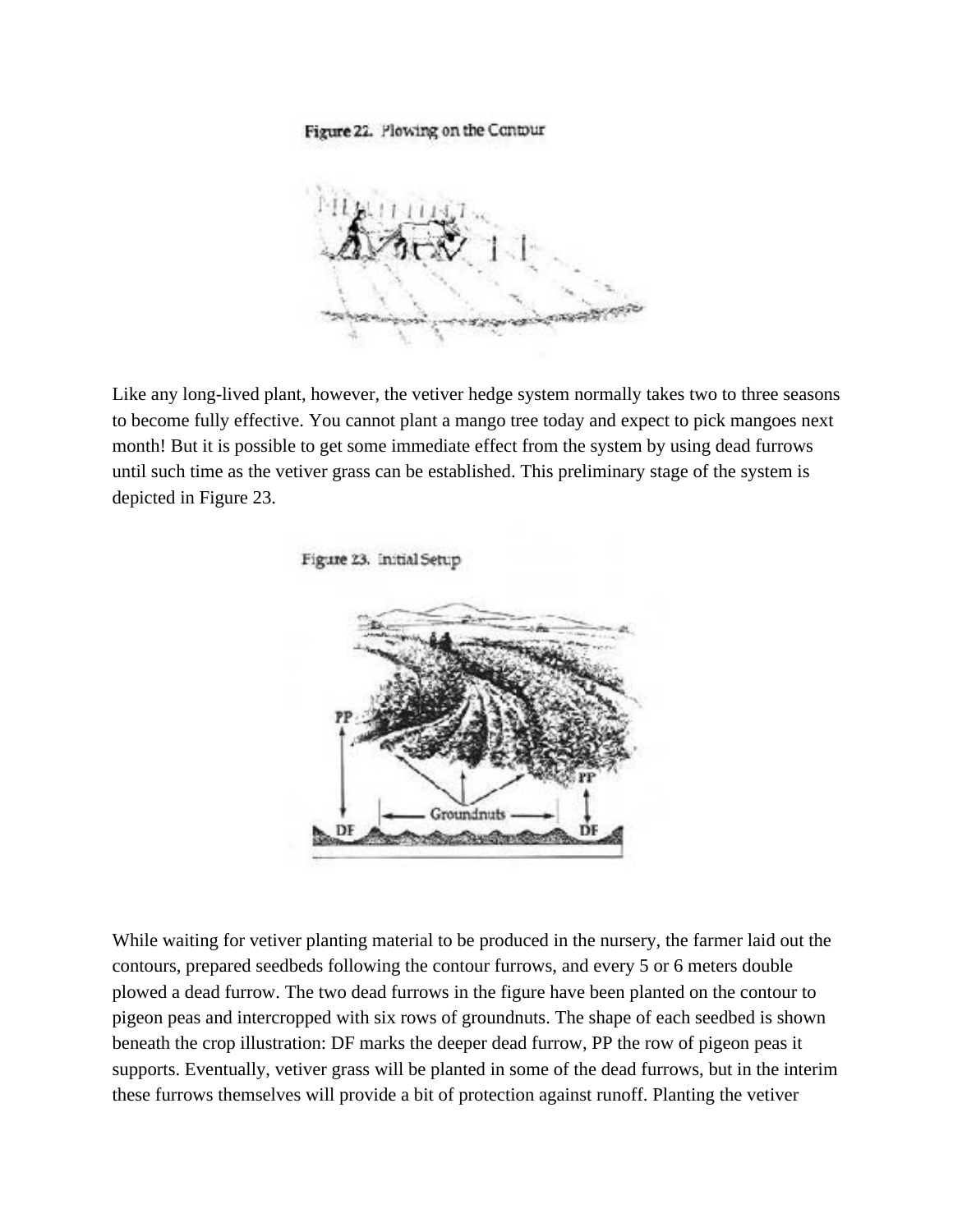grass will stabilize the whole system, as shown in Figure 24, where a vetiver hedge has taken the place of one of the dead furrows.

### **Establishing Vetiver Hedges.**

The next few pages provide step-by-step instructions on how to establish a vetiver hedge. Also included are tips on handling the planting material, the best time to plant, and what to expect after the grass is planted.

The first step is to obtain the planting material, usually from a vetiver nursery. If vetiver grass is unknown in your area, check with the nearby botanical gardens. Ask them to look up Vetiveria zizanioides. If it has been collected, the herbarium sheet will show what the plant looks like, note where the specimen was found, and provide the local name of the plant. Vetiver is found throughout the tropics and has been grown successfully as far north as  $42 \&$  deg; latitude. Vetiver nurseries are easy to establish. Inlets to small dams or water holding tanks make the best nursery sites because water en route to the dam or tank irrigates the vetiver grass, which in turn removes silt from the water. Large gullies protected with vetiver grass also make good informal nurseries. For best results, the vetiver root divisions, or slips, should be planted in a double or triple line to form parallel hedges across the streambed. The hedgerows should be about 30-40 centimeters apart.

To remove a clump of vetiver grass from the nursery (Figure 25, illustration A), dig it out with a spade or fork. The root system is too massive and strong for the grass to be pulled out by hand. Next tear a handful of the grass, roots and all, from the clump (B). The resulting piece, the slip, is what gets planted in the field (C).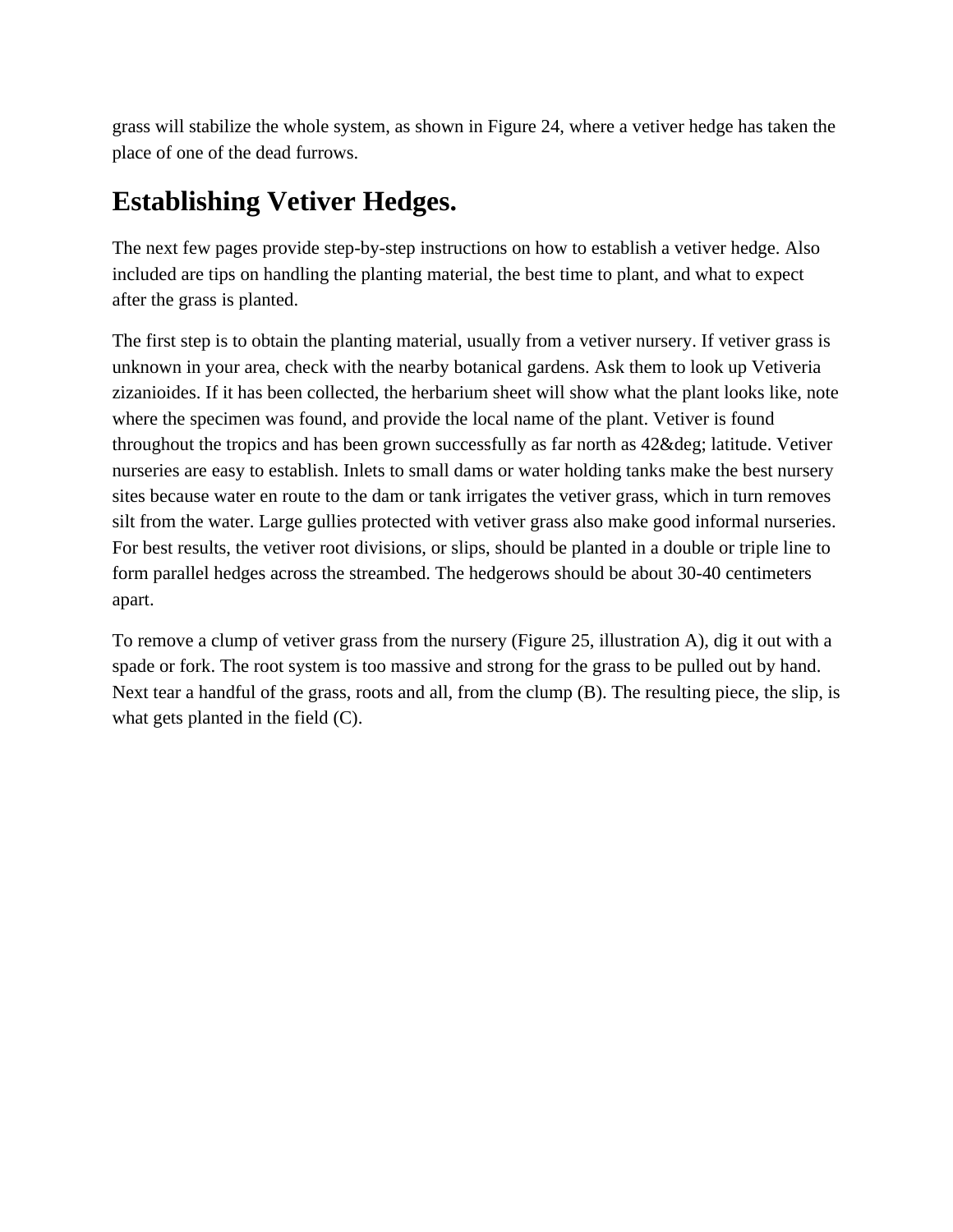



Before transporting the slips from the nursery to the field, cut the tops off about 15-20 centimeters above the base, and the roots 10 centimeters below the base. This will improve the slips' chances of survival after planting by reducing the transpiration level and thereby preventing them from drying out. As shown in Figure 26, all that is needed to prepare the slips for planting is a block of wood and a knife-a cane knife, machete, cutlass, or panga will do. The finished planting piece is shown in Figure 27.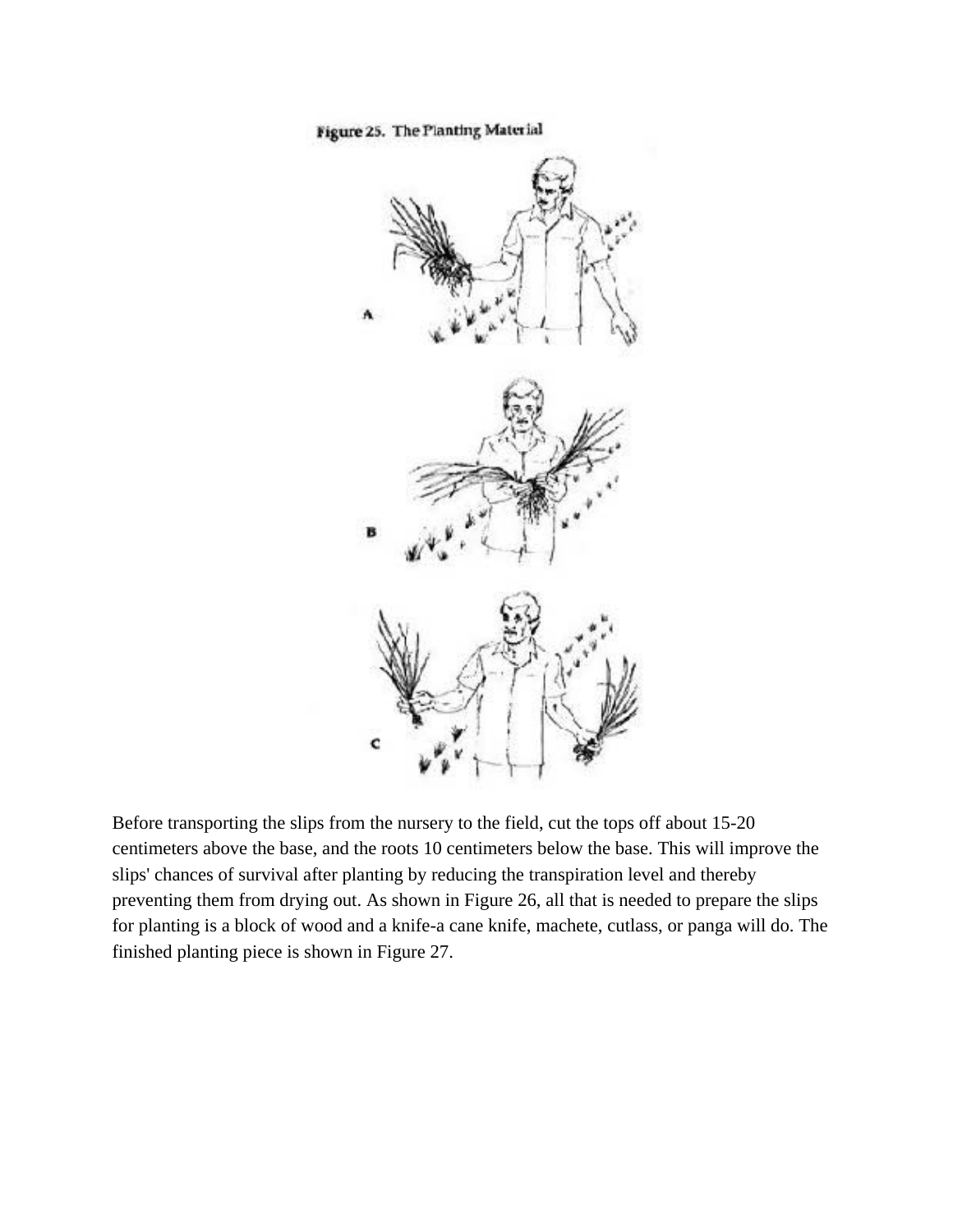Figure 26. Preparing the Slip



Although vetiver grass can be planted from single tillers (when planting material is scarce), this practice is not recommended for grass to be planted in the field because it takes too long to form a hedge. Fertilizing the slips with diamonium phosphate (DAP) encourages fast tillering and is helpful both in the nursery and in the field. To do this in the field, simply dibble DAP into the planting furrow before planting the slips.

Always plant the slips at the beginning of the wet season to ensure that they get full benefit of the rains. Planting vetiver slips is similar to planting rice seedlings. Make a hole in the furrow that was plowed to mark the contour. Push the slip into the hole, taking care not to bend the roots upward. Then firm the slip in the soil. Ten to fifteen centimeters from the slip, along the same contour furrow, plant the next slip, and so on (Figure 28).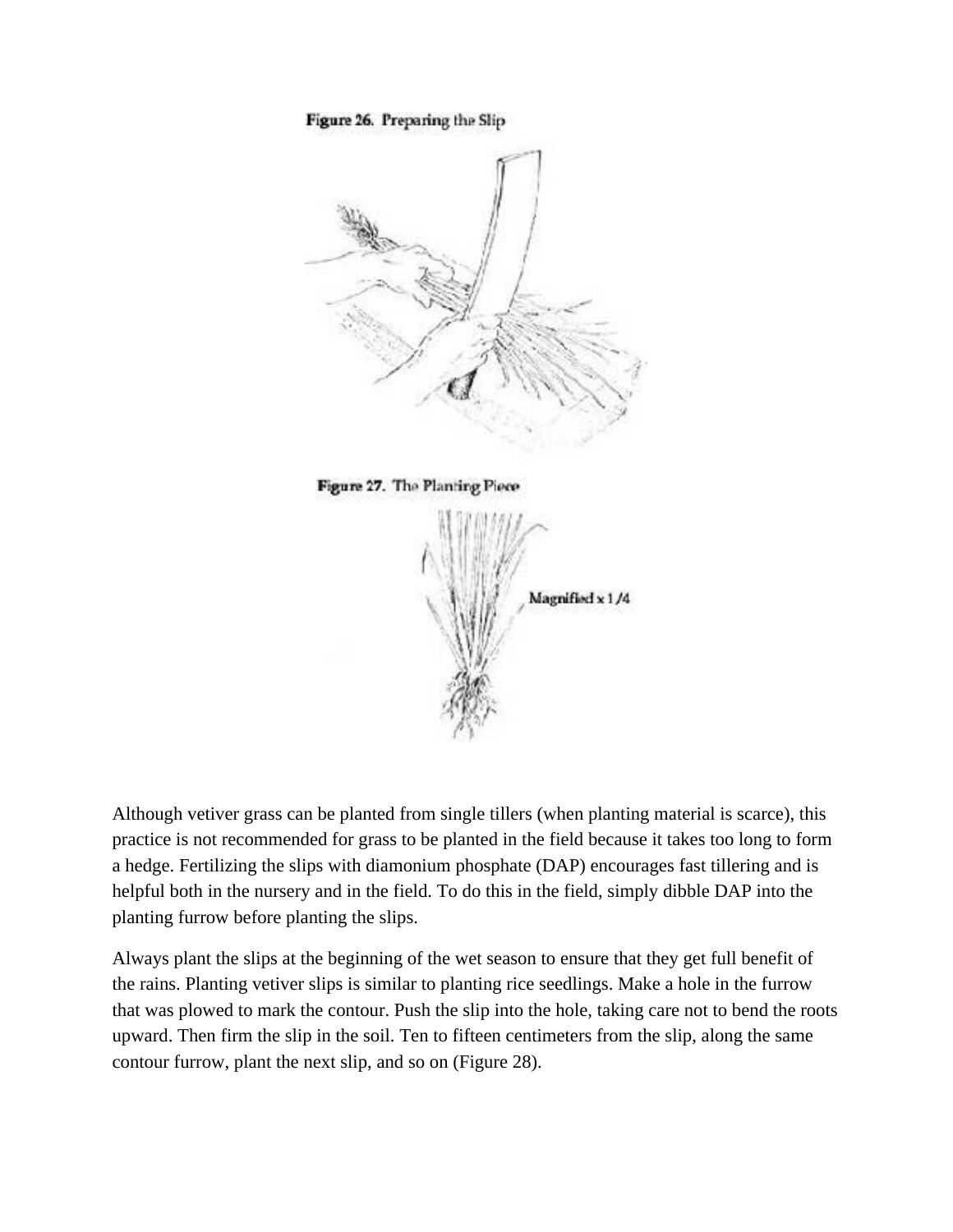#### Figure 28. Planting the Slips



Only a single row of slips need be planted. If planted correctly, the slips can withstand up to one month of dry weather. Some slips may die, however, and leave gaps in the hedge line. These gaps should be filled by planting to new slips. In some instances it may be possible to use the live flower stems, or culms (see the illustration on page 14), of neighboring plants-simply bend the culms over to the gap and bury them. The live stems will produce roots and leaves at the nodes.

Of course for this or any vegetative system to work, the plant must form a hedge; otherwise the system cannot act as a barrier against soil loss. Planting the slips too far apart (Figure 29) would render the system almost useless because they would take too long to form a hedge and would provide little protection.



Figure 29. What to Avoid

Moreover, without the extra support of a hedge to hold the soil, fertilizer, and moisture against the vetiver grass, the plants would not be able to survive the worst droughts. Even in arid areas that receive less than 200 millimeters of rain a year, an effective vetiver contour hedge could ensure its own viability. The combined effect of contour cultivation and the hedge's performance in slowing and spreading the runoff is to increase infiltration of water into the soil. Thus the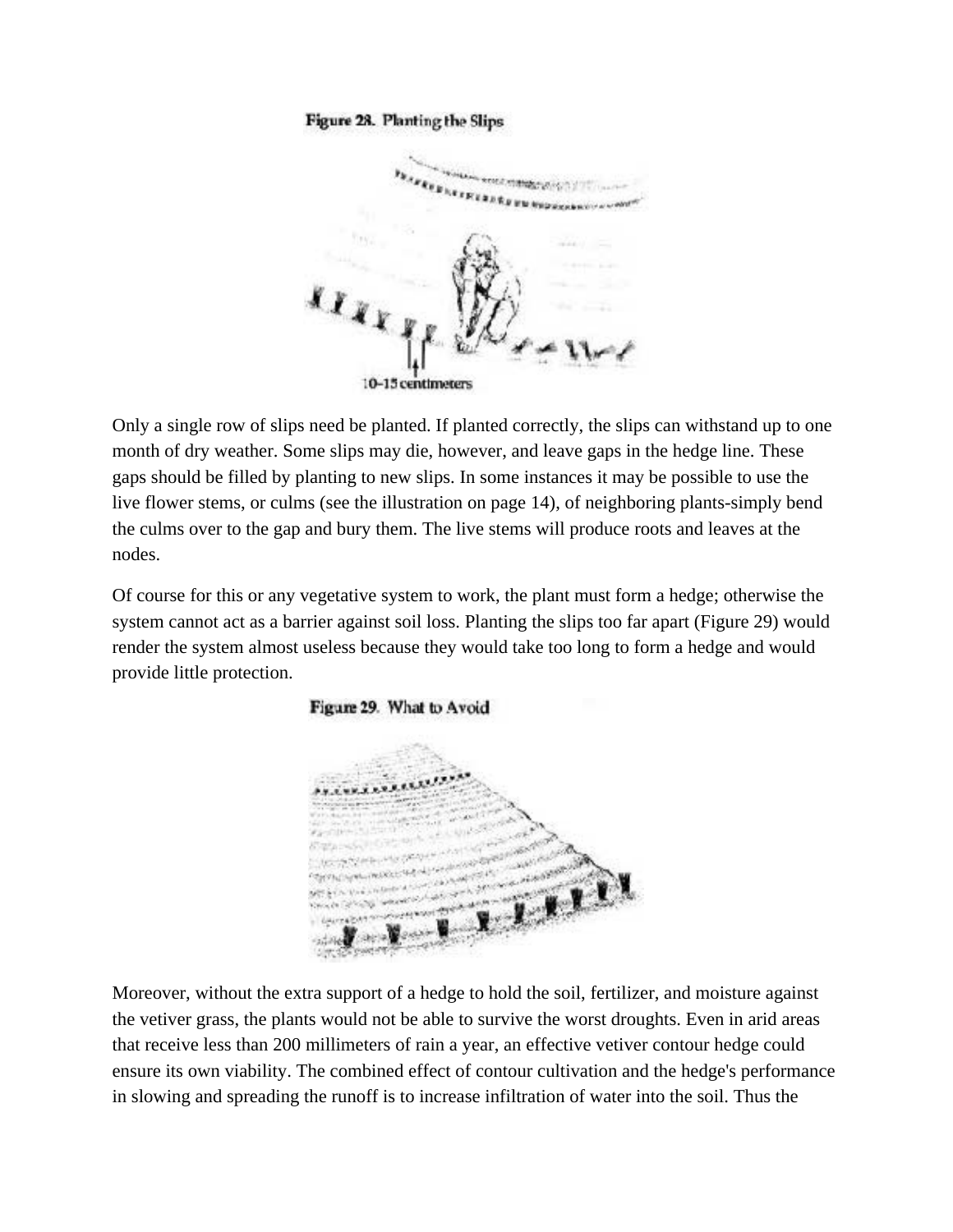hedge can help itself to what might be the equivalent of half again as much rainfall.

For the system to provide maximum protection against erosion, the hedgerows should be spaced apart at the proper vertical interval (VI). The VI is the vertical distance from one hedgerow to the next one down the slope. The actual distance measured along the ground, called the surface run, depends on the steepness of the slope. With a vertical interval of 2 meters, for example, the hedges on a 5 percent slope would be about 40 meters apart whereas those on a 2 percent slope would be about 100 meters apart. As shown in Figure 30, the surface run between hedgerows planted on a 57 percent slope with a VI of 2 meters is about 4 meters. For a more comprehensive look at the relationships among slope, surface run, and vertical interval, see Table 1 at the back of this handbook. In practice, a VI of 2 meters has generally been found to be adequate.

Once the hedges have been established in the farm field, the only care they will need is annual trimming to a height of about 30-50 centimeters to encourage tillering and prevent shading of the food crops. Plowing along the edges of the hedgerows will remove any tillers that encroach upon the field and will thus prevent the hedges from getting too wide.

### **Moisture Conservation**

Although measures to retain natural moisture in the soil are essential to all rainfed farming systems, the art of in-situ moisture conservation, as it is called, is rarely practiced and not widely understood. There is no such thing as flat land; water runs off all land. No matter how flat it may seem, all land must be contoured if it is rainfed. Earthshaping, land leveling, and similar techniques are required in irrigated areas only; rainfed areas must be contoured. Figure 31 shows what happens when land is planted on the "flat" without the benefit of contour furrows.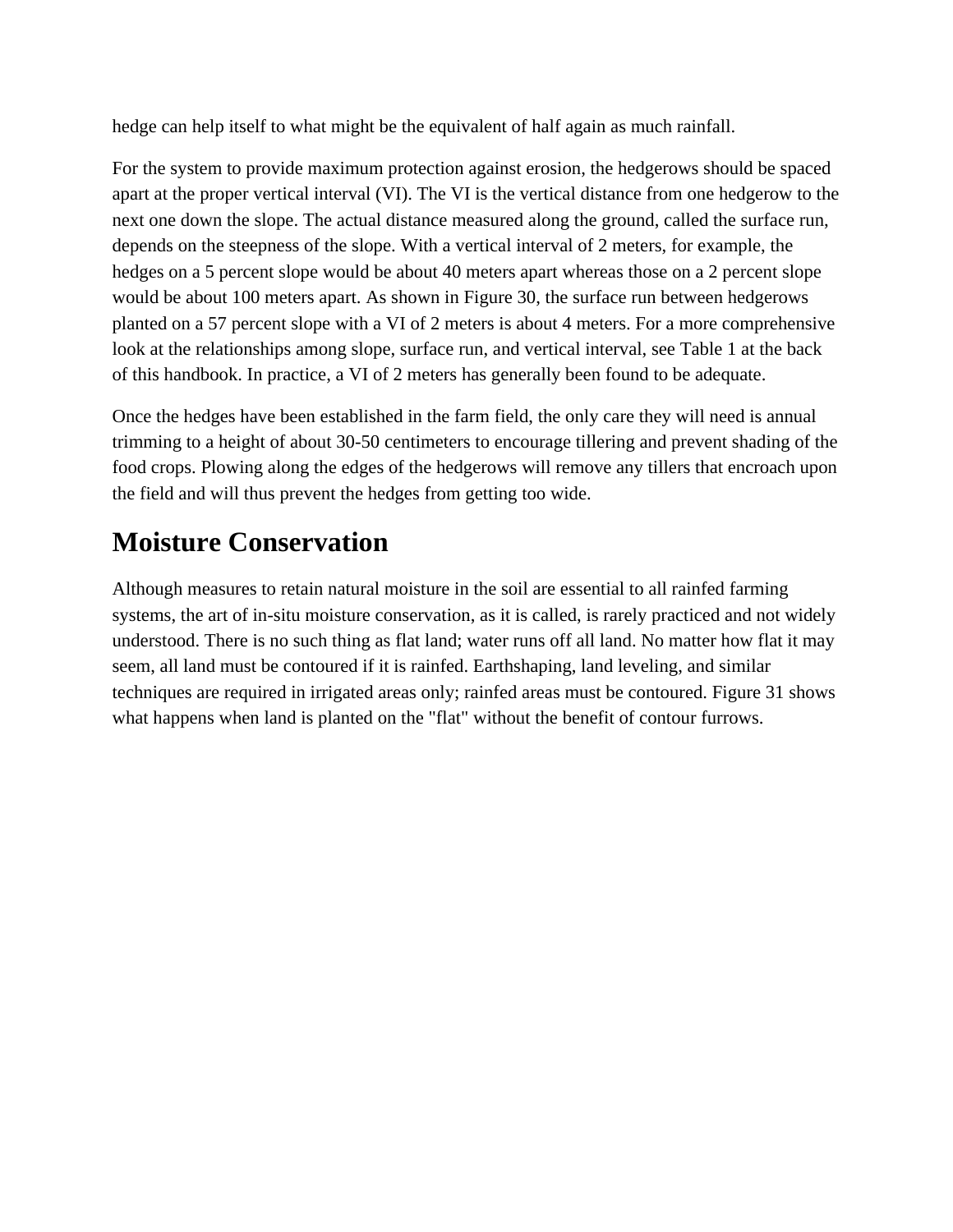

In view A the rain runs straight off the field. View B shows the results: because no moisture has been stored, the plants wilt and die in the sun. View C shows the same area planted to contour furrows, with a pair of dead furrows taking up the surplus runoff until such time as the vetiver can be planted. Rain caught and held in each furrow's microcatchment has the chance to soak in. Each furrow can hold 50 millimeters of rainfall, so in most storms there is no runoff. Thanks to this natural system of water storage, the plants can benefit from the sunshine, as shown in view D. In view E one of the dead furrows has been planted to vetiver grass to stabilize the system.

A vetiver grass hedge is the key to the in-situ moisture conservation system. Once established, it serves as a guideline for plowing and planting on the contour, and in times of heavy storms it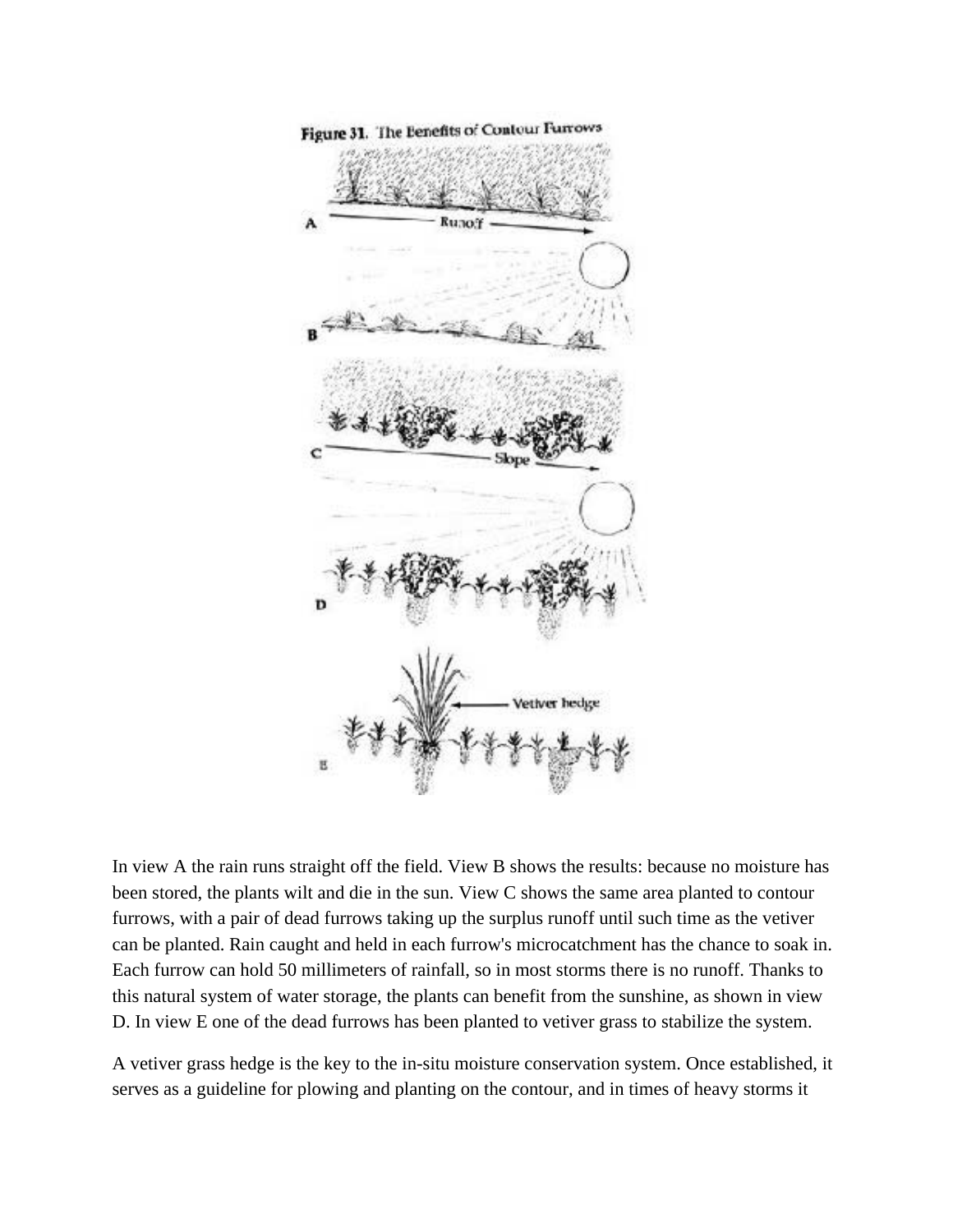prevents erosion from destroying the farmer's field. The beauty of the plant is that, once it has established the hedge, the hedge is permanent.

Figure 32 is a diagrammatic representation of what a vetiver grass system would look like in a small holder farming area. As can be seen, it fits into the individual farm systems perfectly. There are no waterways, no earthworks. Most farmers have one line of vetiver roughly in the middle of their fields, no matter what the shape; long fields may need two lines to stabilize them. Although each field has its own line or lines of vetiver, the entire hillside is protected against erosion because each line protects the ones farther down the slope. Under this system, once the hedges have established, no further protective work is needed, and maintenance is minimal. The farmers each have their own supply of vetiver planting material. Should a gully start to form anywhere, vetiver can be obtained from an existing hedge and planted across the incipient gully to prevent its spread-permanently and at no cost except for the farmer's own labor.



## **Why Vetiver Grass Is the Ideal Plant for the Vegetative System of Soil and Moisture Conservation**

Although many grasses and trees have been tried over the years as measures to prevent erosion, to date only vetiver grass has stood the test of time. As made clear by the following list of its characteristics-derived from observations of Vetiveria zizanioides throughout the world-this truly remarkable plant is ideally suited for the vegetative system of soil and moisture conservation. No other grass is known to rival its hardiness or diversity.

When planted correctly, V. zizanioides will quickly form a dense, permanent hedge.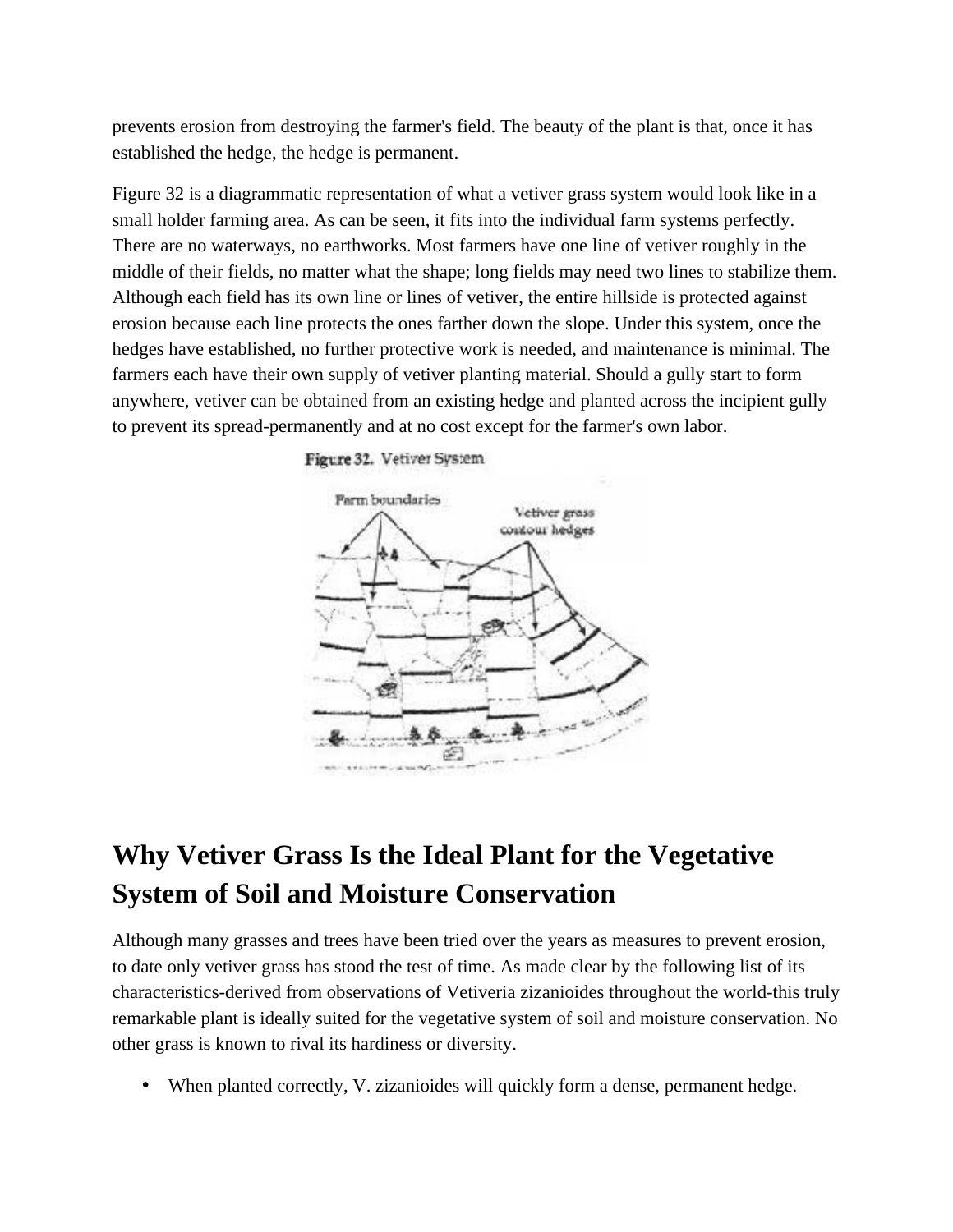- It has a strong fibrous root system that penetrates and binds the soil to a depth of up to 3 meters and can withstand the effects of tunneling and cracking.
- It is perennial and requires minimal maintenance.
- It is practically sterile, and because it produces no stolons or rhizomes it will not become a weed.
- Its crown is below the surface, which protects the plant against fire and overgrazing.
- Its sharp leaves and aromatic roots repel rodents, snakes, and similar pests.
- Its leaves and roots have demonstrated a resistance to most diseases.
- Once established, it is generally unpalatable to livestock. The young leaves, however, are palatable and can be used for fodder. (In Karnataka, India, a cultivar of V. zizanioides selected by farmers has softer leaves and is more palatable to livestock. This cultivar is also more dense, less woody, and more resistant to drought than some of the other available cultivars.)
- It is both a xerophyte and a hydrophyte, and once established it can withstand drought, flood, and long periods of waterlogging.
- It will not compete with the crop plants it is used to protect. Vetiver grass hedges have been shown to have no negative effect on-and may in fact boost-the yield of neighboring food crops.
- It is suspected to have associated nitrogen fixing mycorrhiza, which would explain its green growth throughout the year.
- It is cheap and easy to establish as a hedge and to maintain-as well as to remove if it is no longer wanted.
- It will grow in all types of soil, regardless of fertility, pH, or salinity. This includes sands, shales, gravels, and even soils with aluminum toxicity.
- It will grow in a wide range of climates. It is known to grow in areas with average annual rainfall between 200 and  $6,000$  millimeters and with temperatures ranging from  $-9$ ° to 45~ Centigrade.
- It is a climax plant, and therefore even when all surrounding plants have been destroyed by drought, flood, pests, disease, fire, or other adversity, the vetiver will remain to protect the ground from the onslaught of the next rains.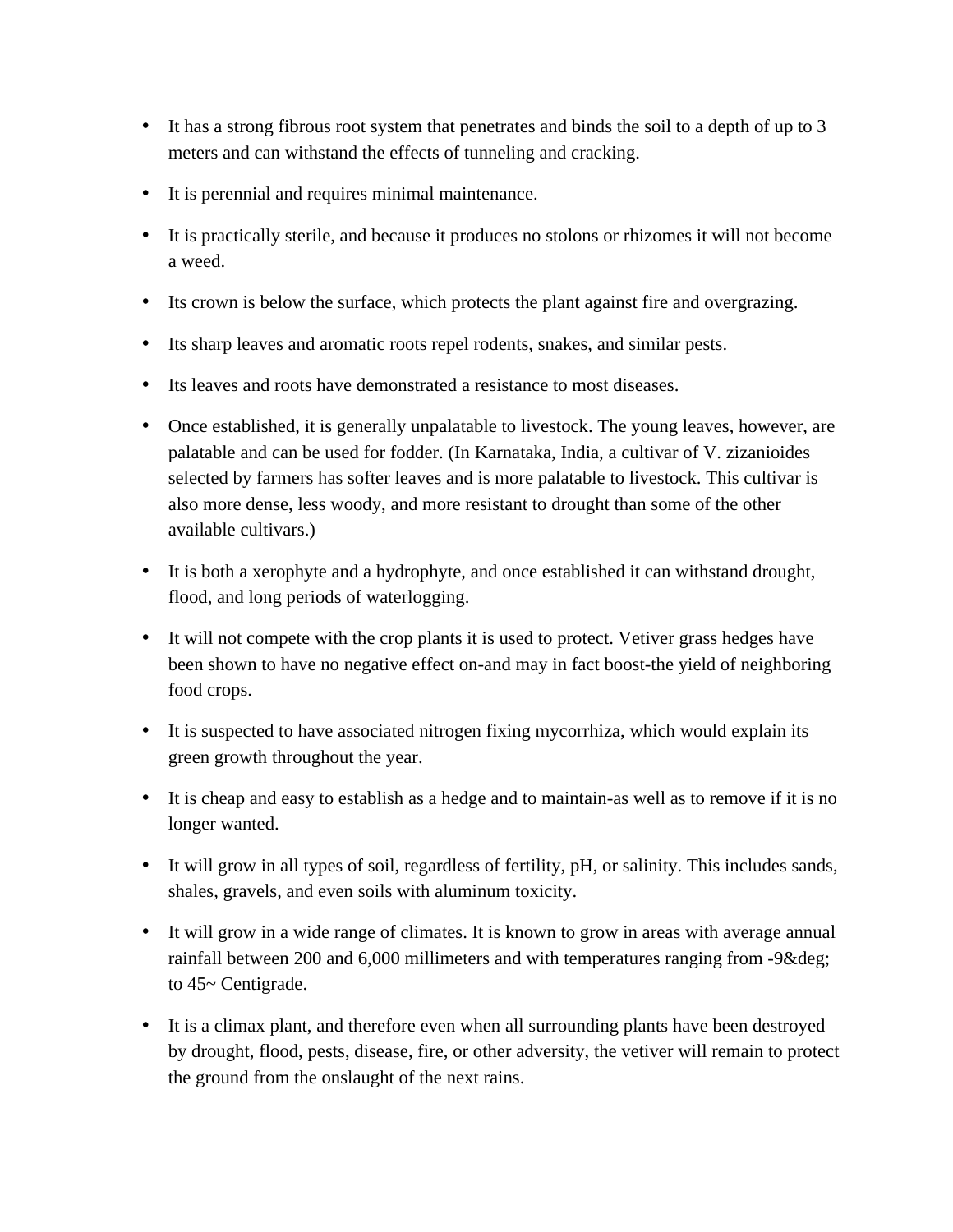### **Other Practical Uses for Vetiver Grass**

Apart from its success as a system of soil and moisture conservation, vetiver grass has proved effective for a variety of other purposes. One of the most important is to stabilize the terrain as well as such structures as dams, canals, and roadways. Figure 33, for example, shows how vetiver can be used to stabilize a typical paddy field that relies on earth banks to keep irrigation water at the correct level. These banks (top illustration) can be worn down by the action of windchurned water (lap erosion) and the activities of rats, crabs, and other hole-burrowing pests. The subsequent large-scale erosion, not to mention the loss of expensive and in some cases irreplaceable irrigation water, could lead to loss of the crop.



Figure 33. Stabilizing Earth Banks

Vetiver can be planted on top of the paddy banks to stabilize them. Vetiver grows well under these conditions and does not suffer from the occasional inundation. In addition, its roots contain an essential oil that repels rodents. Furthermore, because its roots grow straight down and not out into the crop, the grass has no effect on the rice or its yield. Each year the vetiver can be cut back to ground level to prevent shading of the crop.

In an analogous example, vetiver can be used to maintain river levees by preventing them from being eroded back into the fields (Figure 34). It can also be used on river flats to prevent silt from entering the watercourse from the runoff from surrounding fields.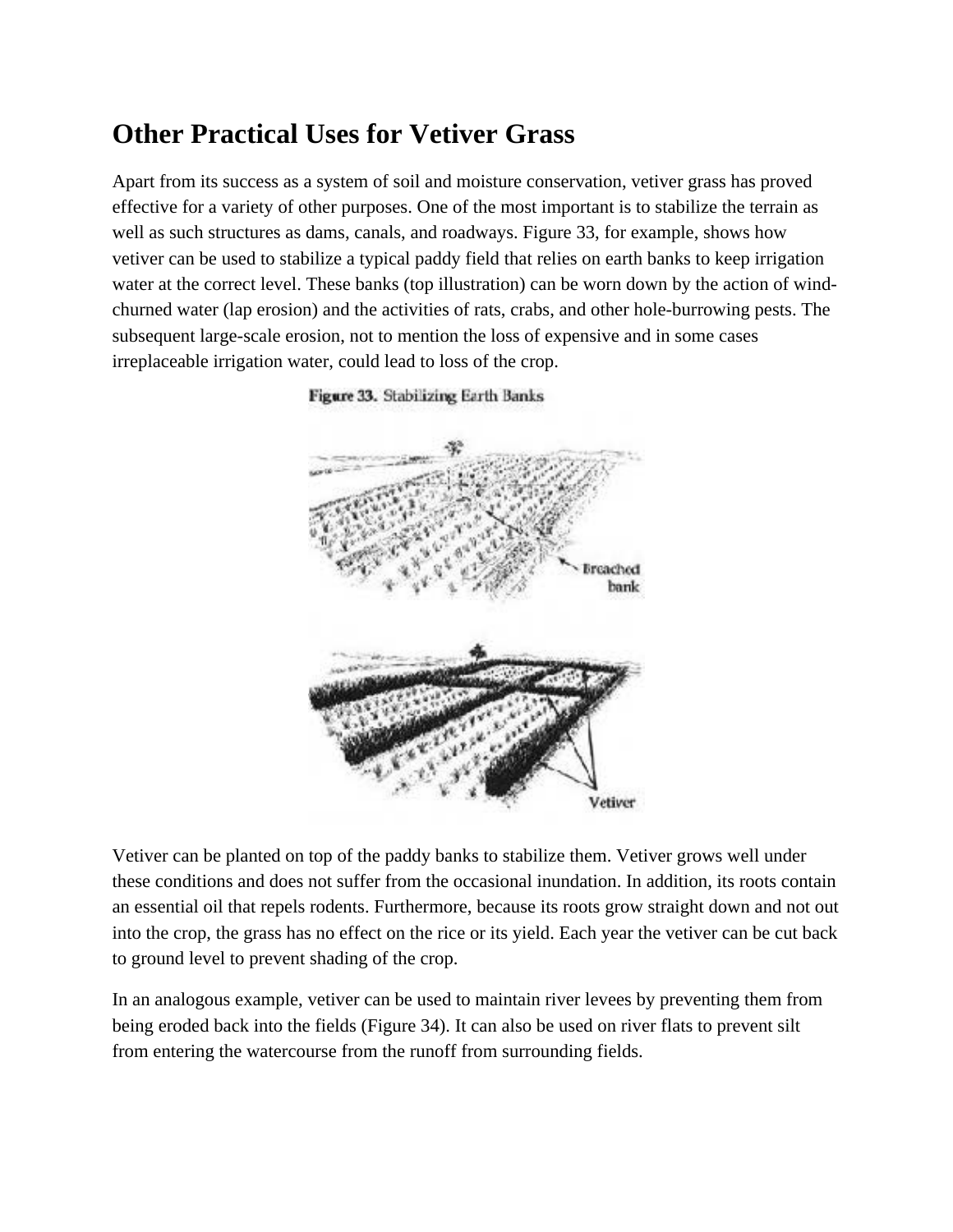Figure 34. Protecting Riverbanks



Vetiver's stabilizing influence is especially useful in steep and rolling country, where the distribution of moisture cannot be controlled. Unsuitable for the cultivation of cereal or other annual crops, such areas can be successfully planted to perennial tree crops on the contour when stabilized by vetiver grass. Most attempts to grow tree crops on steep hillsides are abandoned because the resulting poor, uneven stands are not worth the cost of maintenance. Figures 35-37 show a method of establishing tree crops on such hills using contour vetiver hedges. First the contours of the hill are pegged out. Next, by hand or with a bulldozer and ripper unit, the farmer digs shallow V ditches along the contour lines. A row of trees is planted close to the edge of each ditch, and vetiver grass is planted in the ditches (Figures 35 and 36).



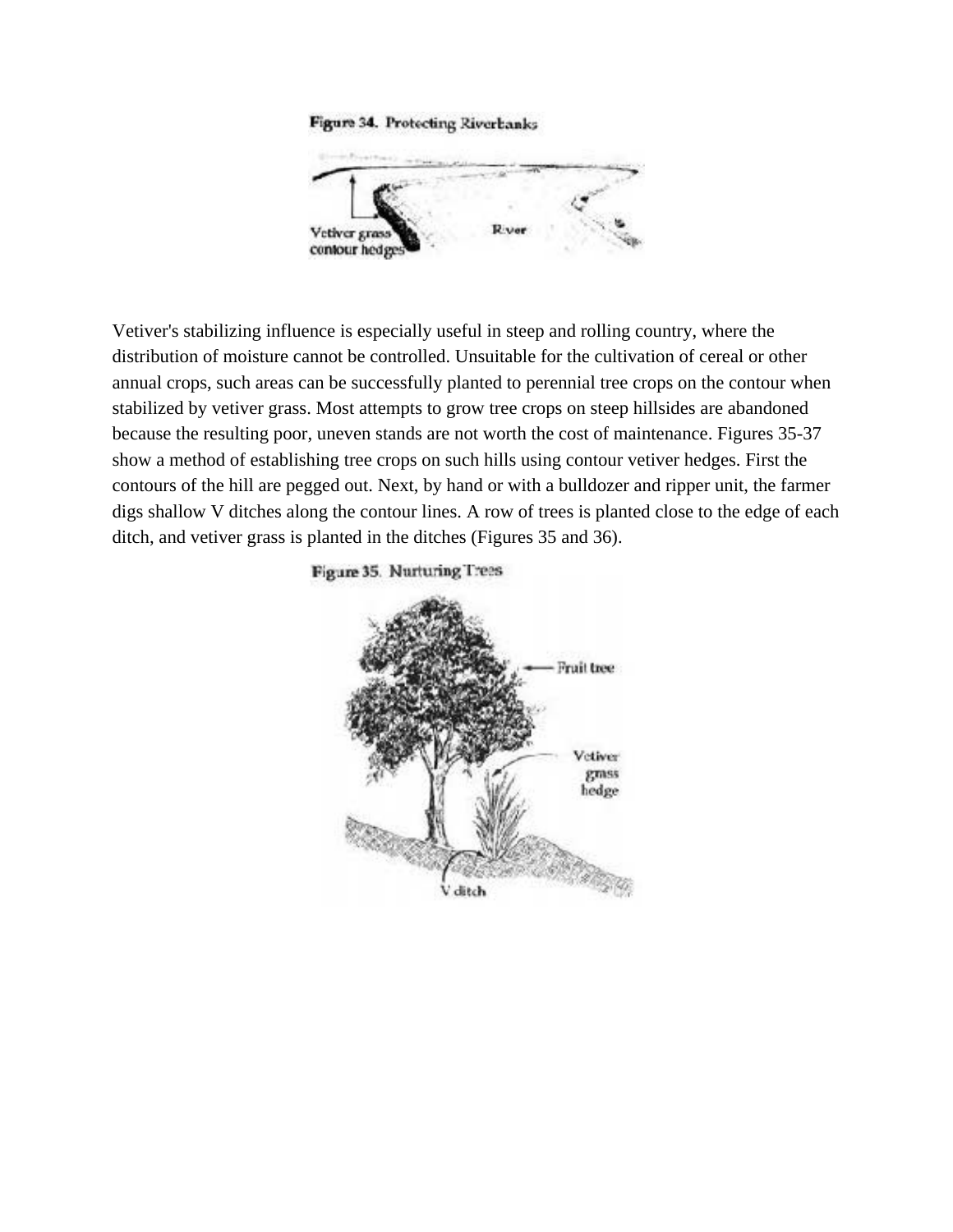#### Figure 36. Stabilizing Tree Crops



Under this arrangement of planting, the runoff between one row of trees and the next one down the slope collects in the vetiver-lined ditches. (There is usually sufficient drainage on the slopes to preclude the possibility of waterlogging.) Thanks to the effects of such water harvesting, the rows of trees do not have to be planted as close together as the trees within a row. Initially, the V ditch will provide a measure of runoff control, thereby increasing the soil's moisture content, and both the vetiver and the planted trees will benefit. By the time the ditch "melts" away after a couple of years, the vetiver hedge will be established and performing its function of increasing the infiltration of runoff, halting the loss of soil and soil nutrients, and creating a natural terrace.

Because the collection of runoff in the contour ditches has the effect of doubling or tripling the amount of effective rainfall, fruit trees planted by this method need no irrigation in the first three years of establishment. The whole system is stabilized by the vetiver grass lines.

After the vetiver hedges have properly established, the vetiver grass can be cut down to ground level when the dry season sets in and its leaves used as a mulch at the base of the fruit trees to help retain stored moisture (Figure 37). The advantage of using vetiver for this purpose is that its leaves harbor few insects and last well as a mulch. Vetiver hedges also protect the young trees in the hot summer months by providing some indirect shade and in the colder winter months by acting as windbreaks.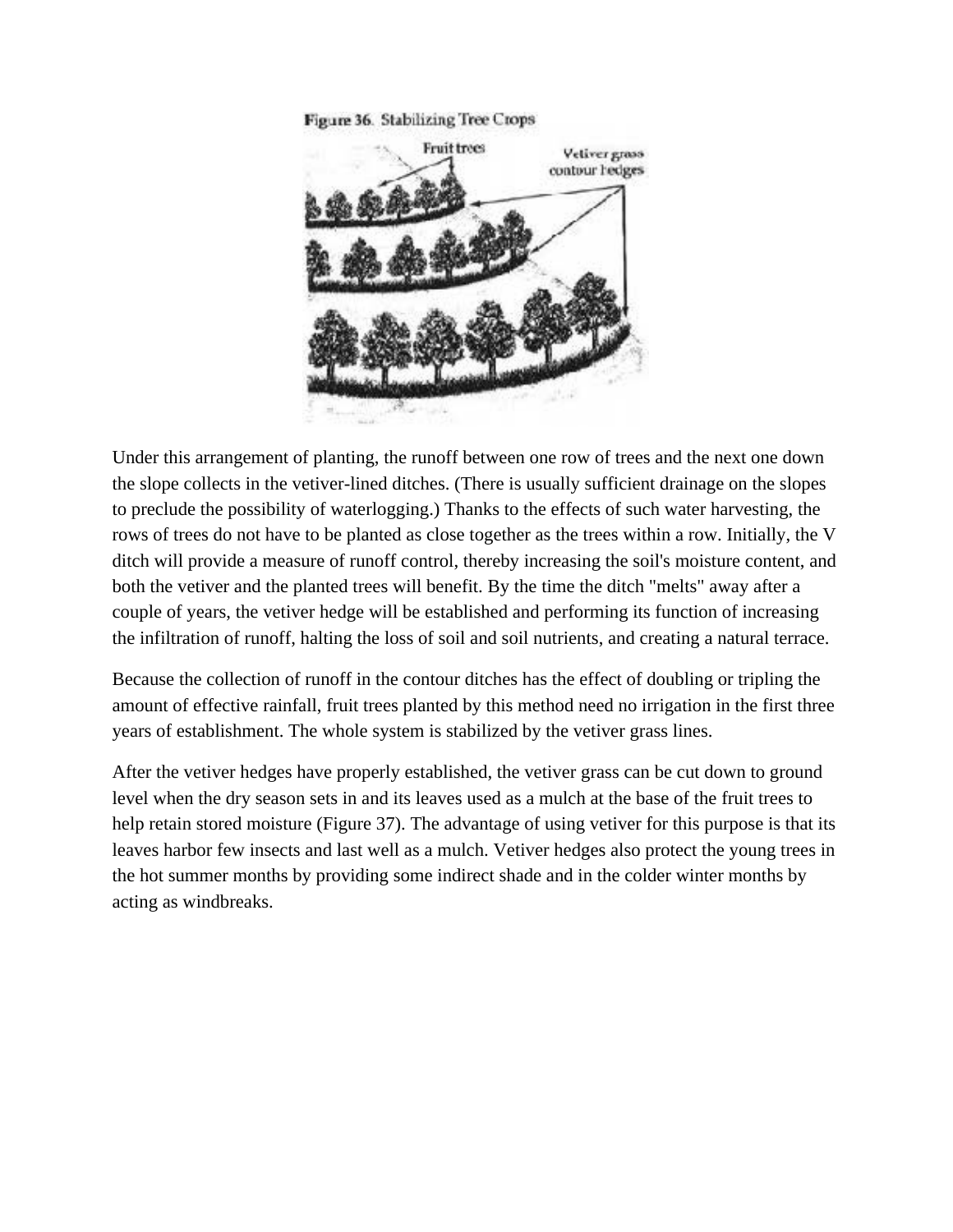Figure 37. Vetiver as Mulch



Forest trees should be planted by the same method. Where this has been done, the results have been spectacular: more than 90 percent of the seedlings so planted survived the 1987 drought in Andhra Pradesh, India, whereas 70 percent of the other seedlings died.

In the Himalayan highlands, where farming is carried out on terraces, vetiver grass is now being used to stabilize the masonry risers that have been erected over the centuries. Without some form of vegetative support, these ancient structures require continual maintenance. If one riser washes out during a heavy storm, other terraces farther down the slope often suffer considerable damage because of the domino effect. Figure 38, which depicts a typical terrace system in the hills, shows the type of damage frequently sustained. To allow for drainage between the stones, the masonry risers are not bound together with mortar. If the walls were solid, instead of just a small section falling out the whole wall might collapse and trigger a landslide that could destroy the entire farm. Although these terraces have done an excellent job through the years, they do exact a toll in the form of crop losses, and they require a lot of hard work in repairs.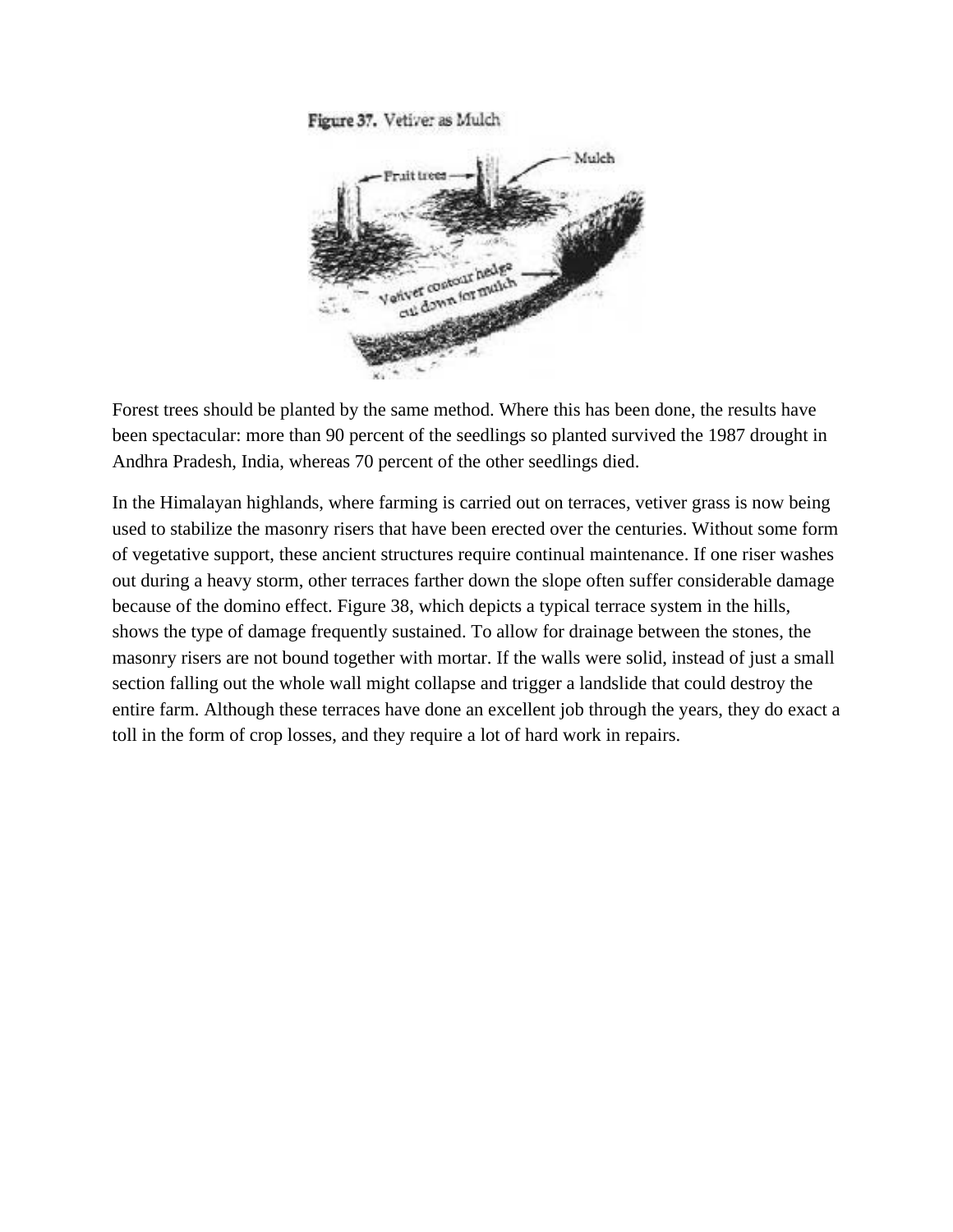Figure 38. Masonry Terraces



When the vetiver system of stabilization was explained to the hill farmers, they wanted to plant as many areas as possible. In a World Bank project begun in 1986, vetiver grass was planted along the edge of the terraces during the rainy season in the hope that its strong root system would reinforce the masonry risers.

Figure 39 shows what the vetiver grass-protected terraces should look like once established. The grass is planted only at the extreme edge of each terrace, so as not to impede the essential drainage between the stones. According to the farmers, what causes most of the damage during heavy storms is the cascading of water down the slopes and over the top of the masonry terraces, especially if the water has a chance to concentrate into a stream. Once established, the vetiver hedges should take most of the erosive power out of this runoff as well as protect the edge of the terraces.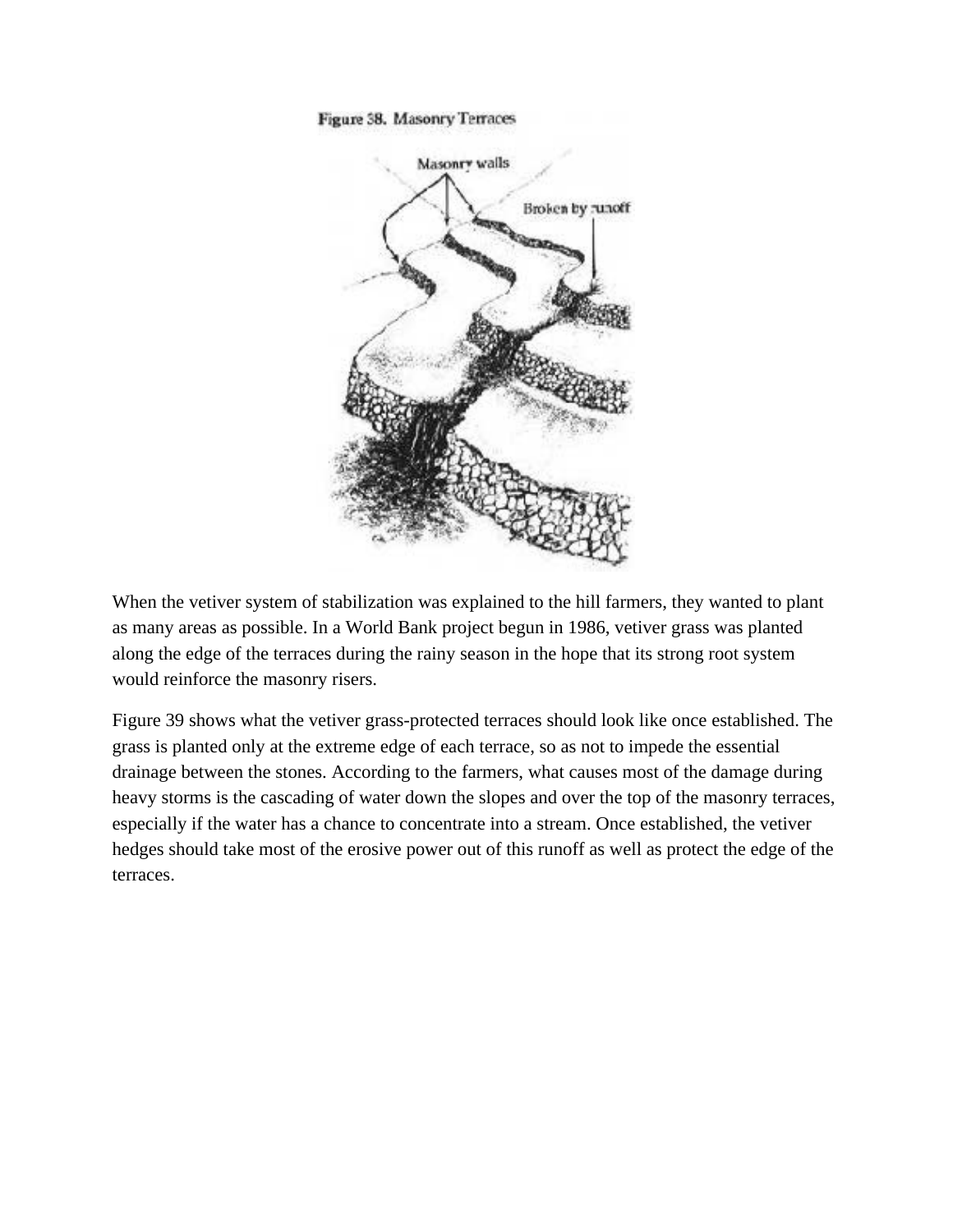Figure 39. Protecting Masonry Terraces



As shown in the close-up in Figure 40, the masonry risers are vulnerable because they are simply stones stacked on top of each other and are usually 2 to 3 meters high. Because its strong root system can easily penetrate to the bottom of the risers, vetiver grass can be used to protect the entire rock face.



In another project in the Himalayan highlands, in areas with no masonry terraces to halt massive sheet erosion, vetiver grass contour lines are being established to determine whether the natural terraces that build up behind the hedges will form a base of stable land for the production of fuelwood and fodder crops. In China in the provinces of Jiangxi and Fujian, vetiver grass hedges are being used to protect the edges of citrus and tea terraces.

Vetiver grass is also used to protect road cuttings, as shown in Figure 41. In the West Indies, the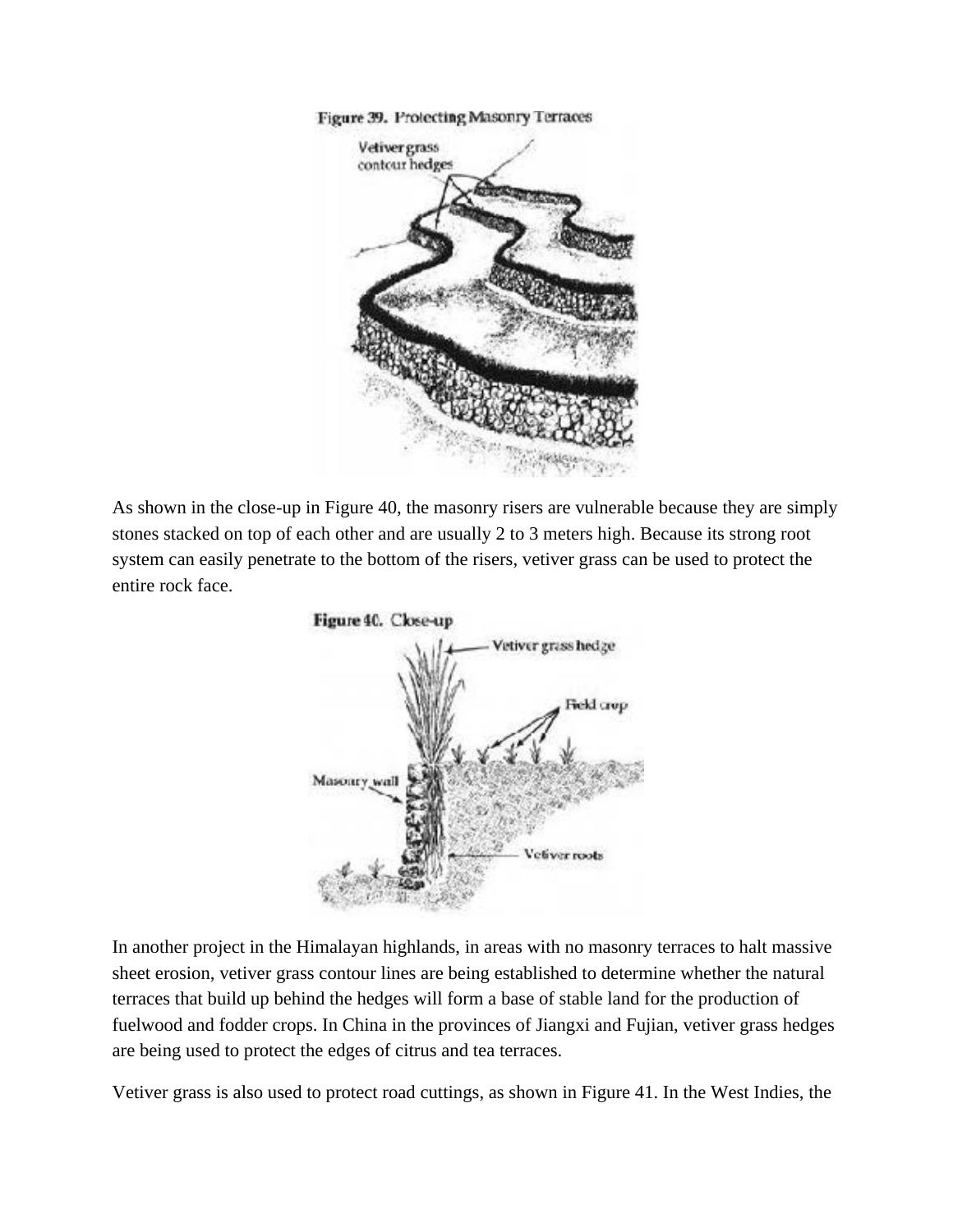plant has been used extensively for the stabilization of roadsides and has completely prevented erosion for years. People in St. Vincent use it to line the outer edge of the tracks to their houses. The grass has exhibited a remarkable ability to grow in practically any soil. In Andhra Pradesh, India, for example, it was observed growing at the Medicinal and Aromatic Research Station at the top of a bare hill. Even though the soils there are skeletal-granite boulders had to be bulldozed to make a plot for the grass-and are deprived of most of the benefits from rainfall (since they are located at the very top of a hill), and supported no other form of growth at the time, the vetiver grass showed no signs of stress. A plant that can thrive under these extreme conditions should be able to do an excellent job of stabilization almost anywhere.





The use of vetiver grass in wasteland development has recently been tested, and vetiver has proved effective as the initial stabilizing plant. In the Sahel region of Africa (in the state of Kano in Nigeria) and in Bharatpur in central India, under the extreme conditions of constant fire and drought, Vetiveria nigritana and Vetiveria zizanioides, respectively, have survived as the climax vegetation for hundreds of years. When planted as contour hedges in wasteland areas-the first stage in the stabilization of such areas-V. zizanioides reaps the benefits of any surplus runoff and harvests organic matter as it filters the runoff water through its hedges. Because the foothills of the Indian Himalayas are very young geologically, they are highly erodible; planting vetiver contour hedges around these slopes and then across the short erosion valleys will stabilize these areas. A masonry plug at the end of the system allows silt to build up and give the grass a basis of establishment (Figure 42). The same would apply to normal gullies as shown in Figure 43. Once established, the grass would terrace the gullies.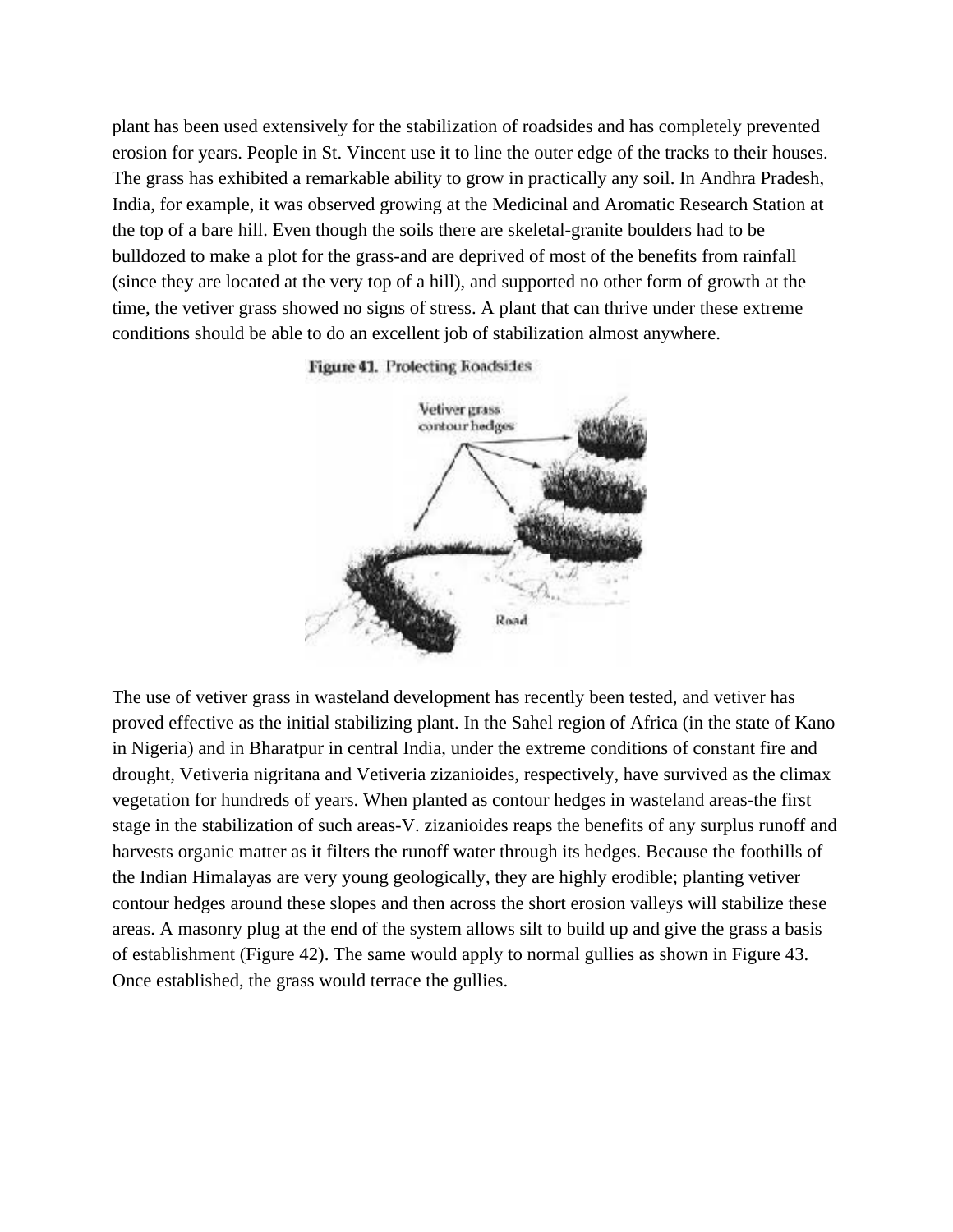

Figure 42. Stabilizing Wasteland Areas



Using vetiver grass to stabilize riverbanks and canal walls is another recommended practice. In an experiment in Tanzania, on the road to Dodoma, a road engineer used vetiver grass to protect the wing wall of a bridge on one side of the river and constructed the usual concrete wing wall on the other side. Some thirty to forty years later, the concrete wall had already collapsed into the river, and the bank it was protecting was eroded. On the other side, the vetiver grass was still holding the bank in perfect shape. Figure 44 shows how vetiver grass can be used to protect the river approaches to a bridge.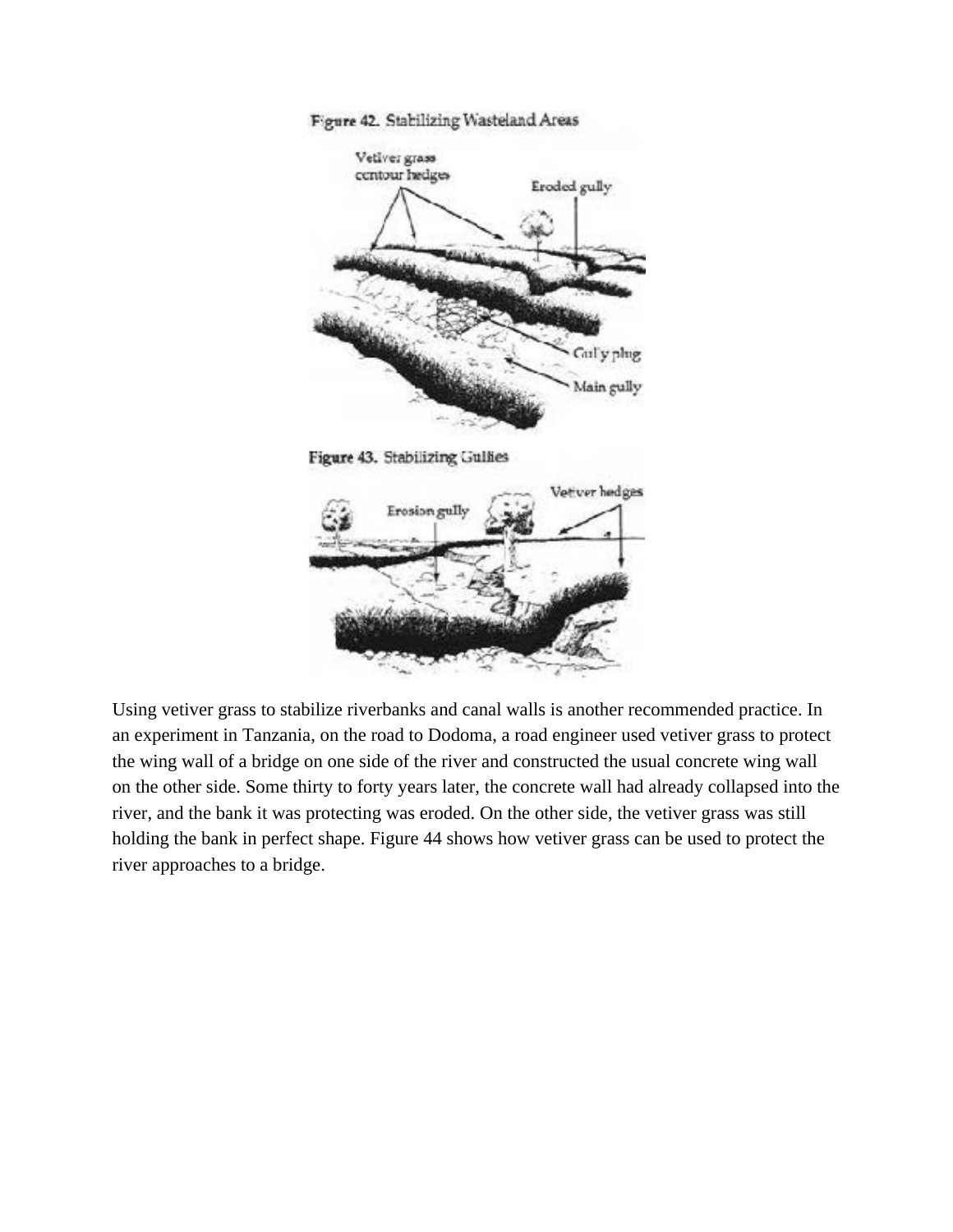#### Figure 44. Protecting Bridges



Figure 45 shows how vetiver grass can be used to protect the banks of a major irrigation canal.



Figure 45. Protecting Irrigation Canals

The contour irrigation aqueducts that lead back from the main canal around the foothills to the upper reaches of a command area suffer from siltation and erosion as they wind their way round the slopes. The typical problem is depicted in the top illustration in Figure 46: the concrete conduit is undercut by erosion at point A and fills with silt at point B.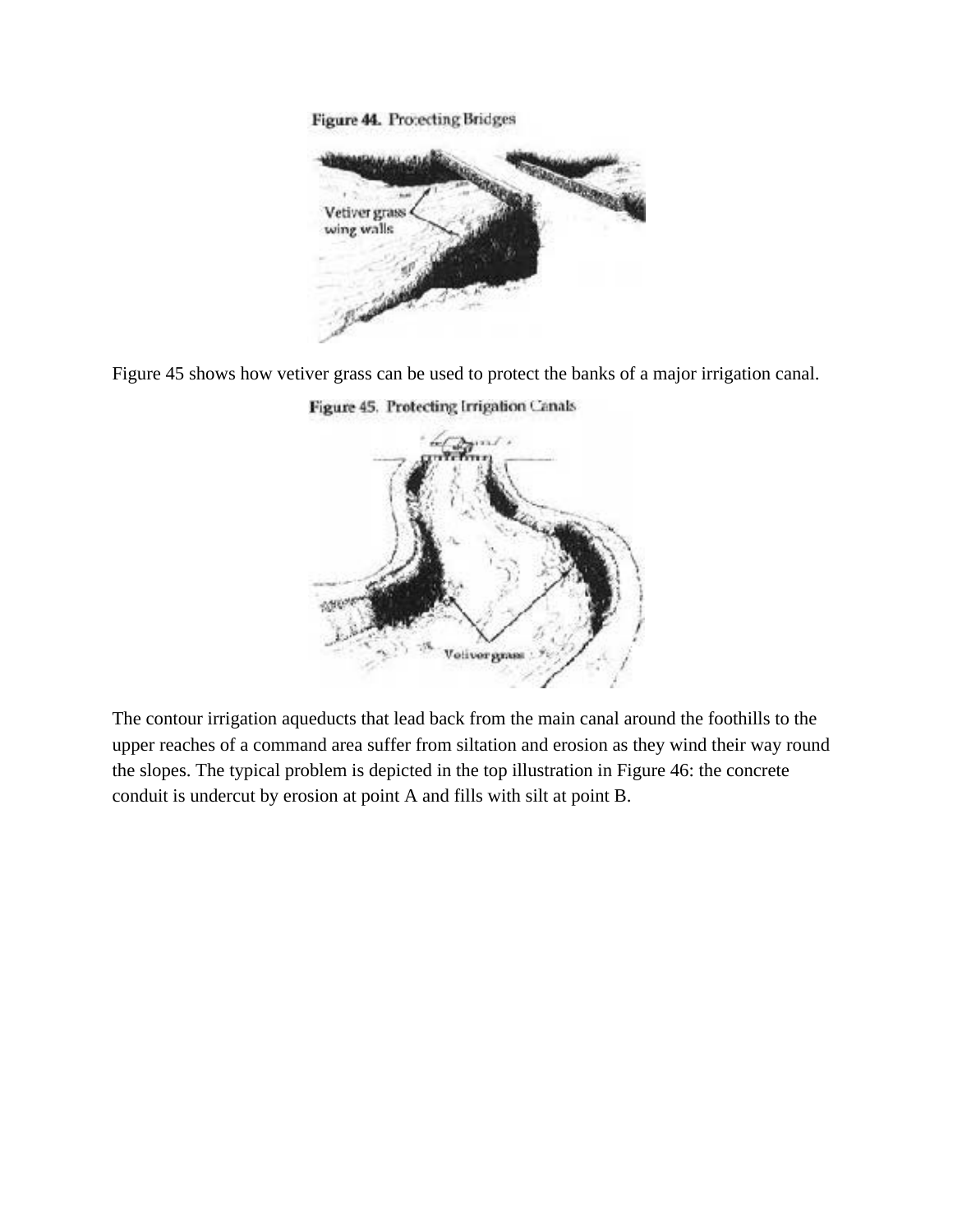

To overcome this problem, vetiver grass should be planted parallel to the upper and lower sides of the concrete conduit. As shown in the bottom illustration, the upper hedge will prevent silt from entering the canal, while the lower two hedges will prevent erosion and thereby keep the concrete structure from being undermined by rills or gullies.

A similar approach can be taken to protect dams. Small dams are silting up at an alarming rate throughout the world. Once they become filled with silt, they are of no further use-and in many cases there is no other site suitable for a new dam. If vetiver grass is planted around the sides of the dam, as shown in the top illustration in Figure 47, the silt carried by runoff from the surrounding hills will be trapped before it reaches the dam. And vetiver hedges planted across the inlets (A) of small dams on intermittent streams will protect the dams from siltation. In time these hedges will form stable terraces that can be used for cropping or tree planting.

Figure 46. Protecting Aqueducts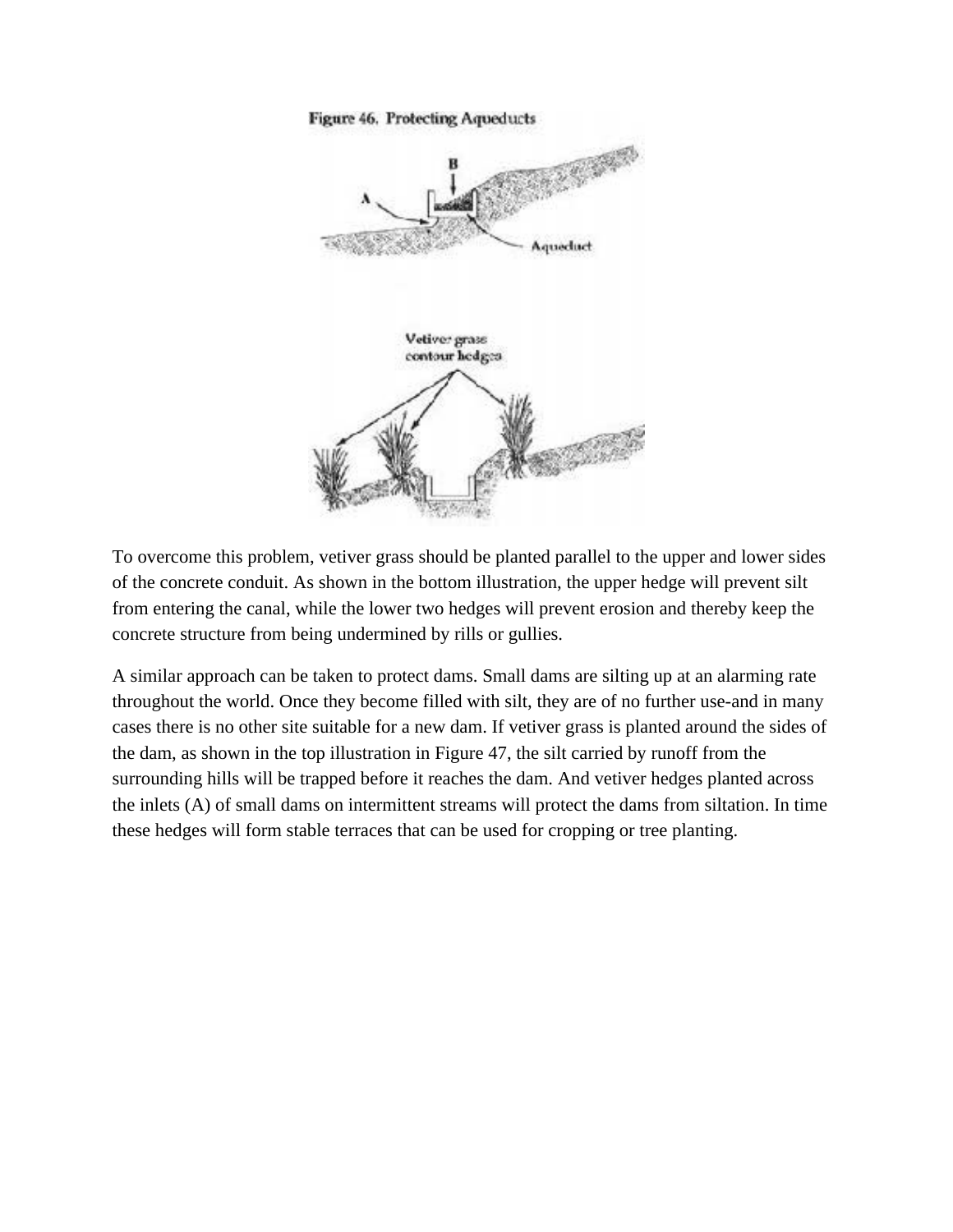#### Figure 47. Protecting Dams



In the bottom illustration, vetiver has been planted on the walls of a dam to protect them from being worn down by rill erosion, a problem afflicting many unprotected earth dams around the world. To make it easier to spot seepage along the toe, or bottom, of dam walls and canal banks, vetiver should not be planted in those areas.

The versatile vetiver plant has numerous more common applications as well. It makes good bedding for livestock because it soaks up the urine and stays dry longer. Ultimately, it makes good compost. In countries with strong winds, vetiver grass hedges make good windbreaks to protect young fruit and timber trees. The grass also serves as a firebreak. Vetiver is used as thatch for roofs of houses, sheds, and shelters and as mulch for tree crops. The grass is woven into baskets, and the leaf midribs and flower stems make excellent brooms.

## **Management Tips**

In the preface of the first edition we asked users to give us their views and share their experiences. Below are some of the responses we received.

### **General observations**

• Well-grown vetiver hedges result in less runoff and improved groundwater supplies. Dryseason streamflow improves under the hedge system of in-situ moisture conservation.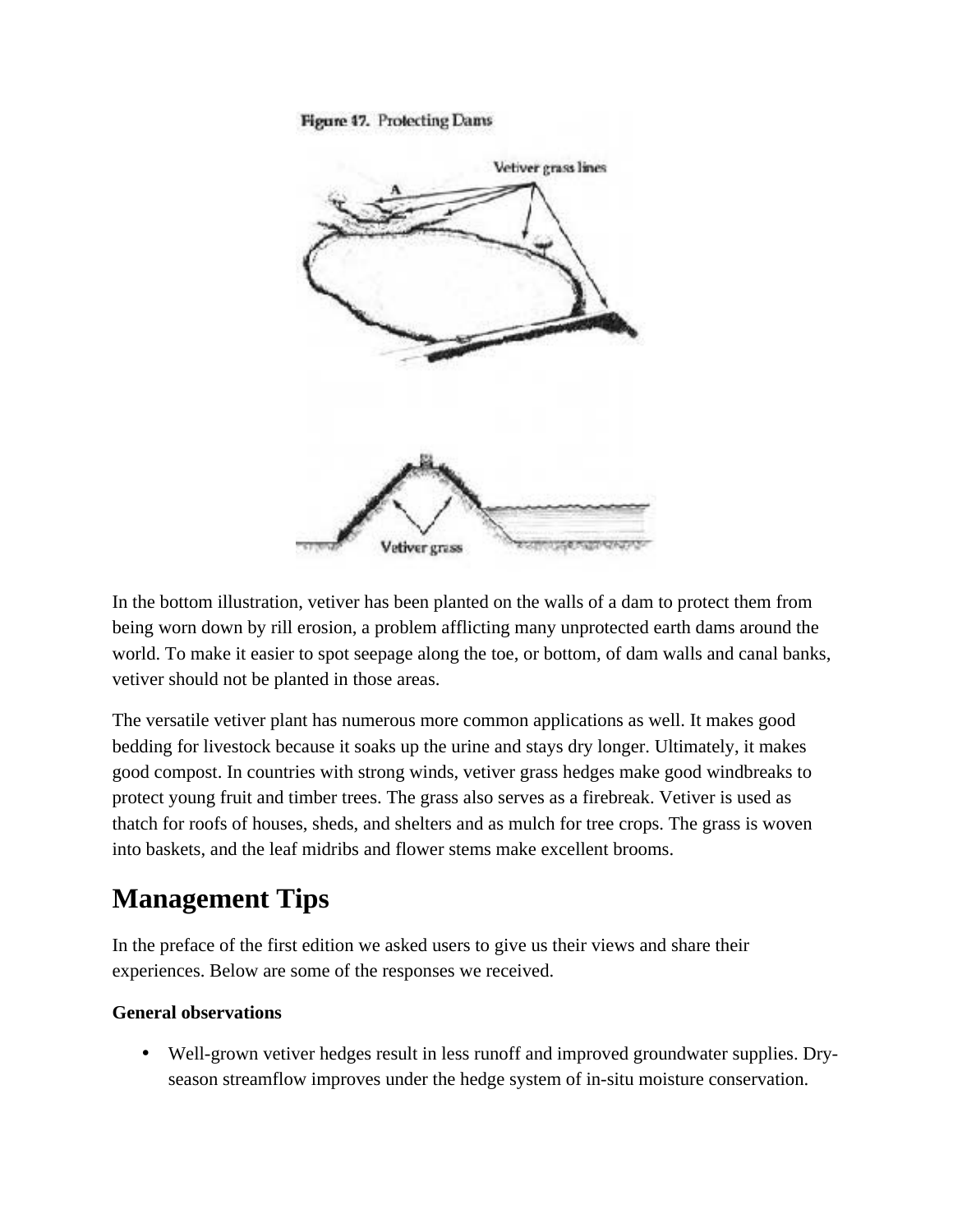- In most instances on slopes of up to 5 percent, about 10 centimeters of silt is deposited behind the hedges annually.
- In addition to its use for soil and moisture conservation, vetiver is being used for fodder, thatch, mulch, livestock bedding, windbreaks, roadside protection, and brooms.
- Where hillside crop drainage is required- as in the case of tobacco ridges on a graded slope-vetiver hedges act as an excellent buffer against erosion if placed on the contour at fixed intervals on the hillside.
- The majority of a vetiver plant's roots grow straight down for at least 3 meters. Other roots will grow out into the field for up to 50 centimeters, but they do not significantly affect crop growth-probably because of the high moisture content of the soil associated with the hedge.
- Vetiver hedges take about three years to be fully effective under low rainfall conditions. If vetiver slips are planted 10-15 centimeters apart, the hedge will form more quickly. Even where there are gaps, interplant erosion does not seem to be a problem because the roots join together in the first year to form a subsurface barrier.
- Where vetiver is planted along the edge of terraces, forward-sloping terraces are better than backward-sloping terraces because less runoff is removed by the terrace back channels. Also, because one can dispense with the back channel-and also in some instances the front channel, where constructed-more land will be available for cropping. The ultimate objective should be to dispense with terracing, where possible, through the use of vetiver hedges, so that the topsoil can remain relatively undisturbed.
- Vetiver has been observed growing under conditions ranging from 200 to 6,000 millimeters of rainfall annually and at 2,600 meters above sea level. It survives snow and frost and grows on most types of soil. It obviously grows better where the soil is moist and fertile, but even under adverse conditions it grows extremely well compared with other grasses.
- Vetiver in many countries has been infected with brown spot. The disease does not seem to have an adverse effect on its growth, however. A few instances of black rust have been observed but are not significant. In India the rust seems to be vetiver-specific and does not cross infect other plants. In China vetiver has been attacked by stem borers, but in most cases the borer dies once it gets in the stem. Farmers are generally unconcerned and tend to respond by selecting plants that are more pest- and disease-resistant.
- Some early results from India, on both alfisols and vertisols, indicate that rainfall runoff was reduced from 40 percent to 15 percent (compared with the control), and silt loss was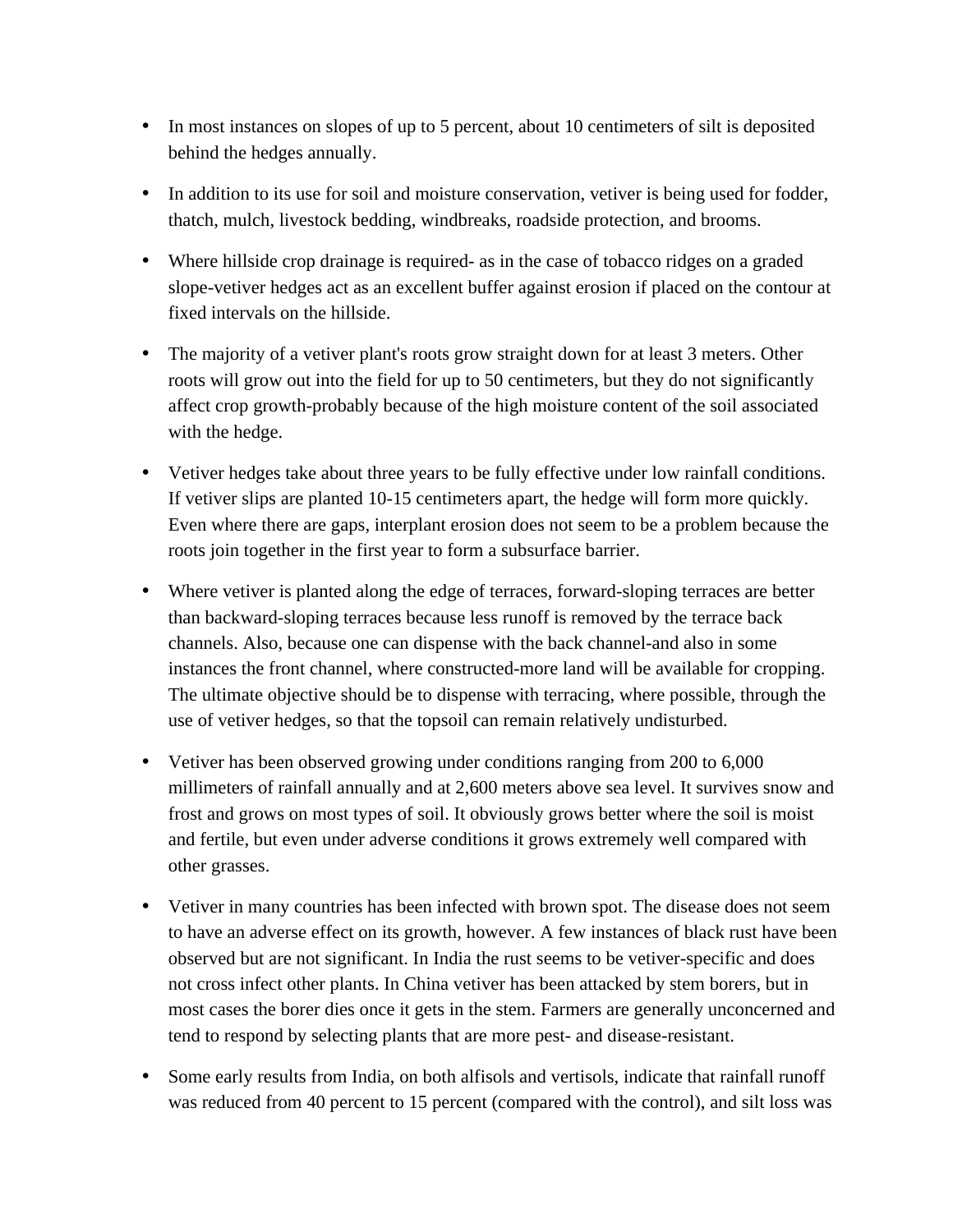reduced from 25 tons per hectare to 6 tons per hectare (all for two-year-old hedges on 2 percent slopes). The time to wilting in one demonstration on alfisols increased from seven days to twenty when in-situ moisture conservation measures were applied.

- An interesting technique observed in China was the plaiting, or interlacing, of vetiver leaves and stems from separate, neighboring plants to create a temporary barrier until the full hedge could be established.
- The cost of vetiver hedges depends on the availability and cost of planting material. In India the initial cost of hedge establishment is estimated at US\$8 per 100 meters of hedge, \$6 of which goes for planting materials and other inputs. Once the live material, in the form of a hedge, is on the farm, the cost to produce new hedges is relatively low-it may be as little as \$2 per 100 meters. Under such conditions the economic rate of return is more than 100 percent. Where the slopes are less than 5 percent and the hedges are spaced about 40 meters apart, 250 meters of hedge is required per hectare at a cost of between \$5 and \$20 (see Table 2 at the back of this handbook).

#### **Selection of planting material**

- In Karnataka, India, to date six cultivars have been identified. One cultivar selected over the years by farmers exhibits superior characteristics for hedge formation, fodder, and insect-, disease-, and drought-resistance.
- When selecting material, choose plants that exhibit resistance to pests and diseases and that tiller well.
- Where winters are cold, select material that is more tolerant of cold temperatures.

#### **Nursery establishment**

- Vetiver planted densely in large gullies can be used for replanting elsewhere. Gullies make good informal nurseries because often they are permanently moist and have conditions good for growth.
- Stem and root cuttings grown under plastic may be a cheap way of vegetative propagation.
- For optimum tillering, nurseries should be fertilized (150 kilograms per hectare of nitrogen) and irrigated (especially in very dry areas).
- Nursery plants should be cut back to about 30-50 centimeters to encourage tillering.
- The best nurseries seem to be in loamy sands to sandy-clay soils where the drainage is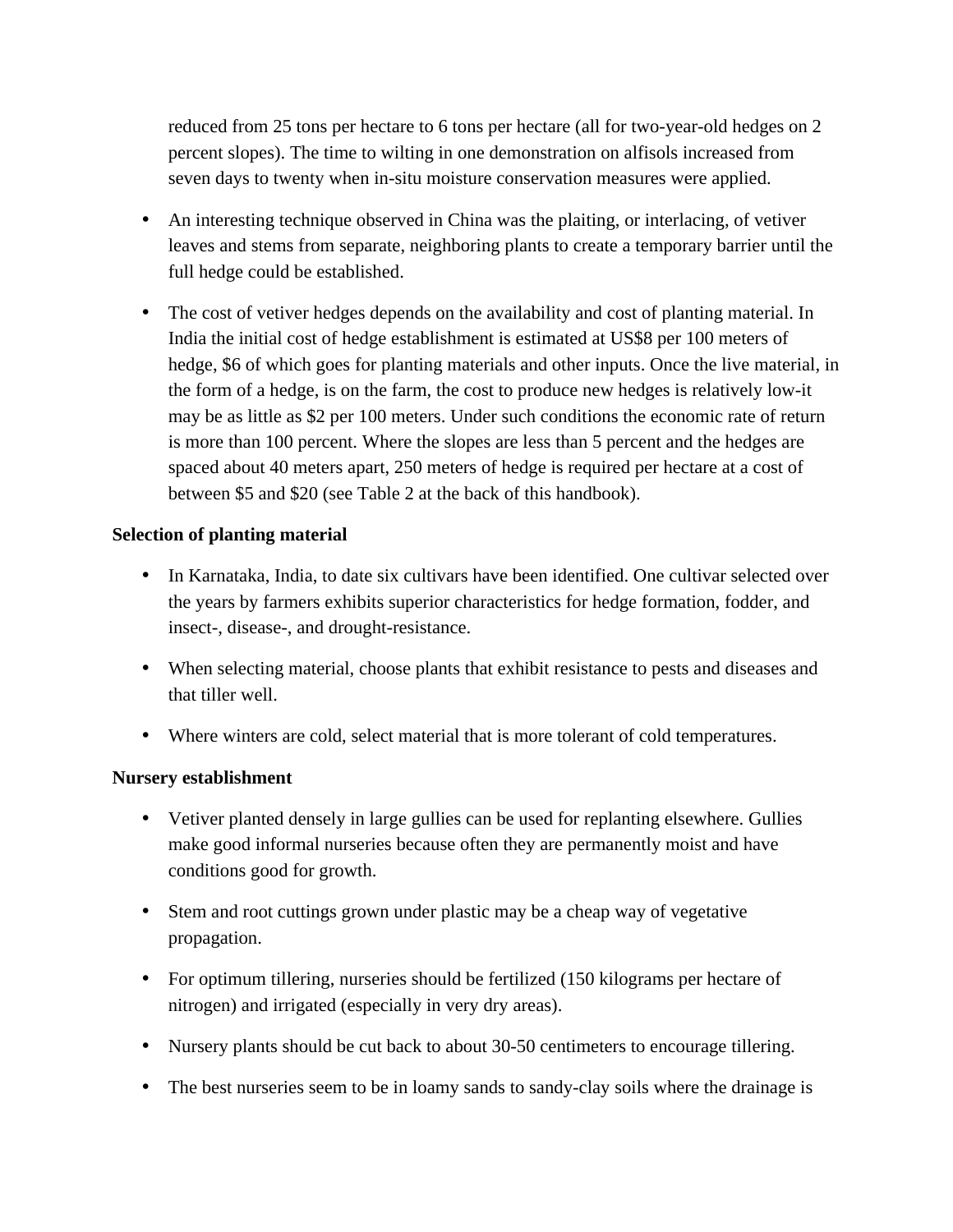good and where it is easy to dig up the plants for transplanting. We have seen excellent nurseries (when well watered) in sandy areas near perennial rivers.

### **Field Planting**

- As long as the vetiver is planted when the ground is wet, it can survive a long period of drought after planting.
- On very small farms and fields where land is scarce and where farmers are reluctant to plant across their fields, vetiver should be planted on the field boundaries.
- On nonarable lands that are heavily eroded, vetiver should be planted first in the gullies and around the gully heads. The material from the gullies can then be used for planting across the slopes in subsequent years.
- Gap filling is essential and should be done at the beginning of the wet season. The possibility of "layering" live stems across the gaps should be tried as a gap-filling measure.
- To encourage tillering and hedge thickening, the grass should be cut back to 30-50 centimeters after the first year. Cutting in the first year does not seem to have any incremental impact on tillering.
- White ant infestation (attacking dead material) can be controlled by applying 1 kilogram of BHC for every 150 meters of hedge line.
- Once the vetiver has established (one month after planting), plowing a small furrow immediately behind the vetiver hedge line helps to capture runoff and results in better growth of the plant.

### **Common Names for Vetiver Grass**

**China:** Xiang-Geng-chao

**Ethiopia**:

**Amharic**: Yesero mekelakeya

**Ghana**:

**Dagomba**: Kulikarili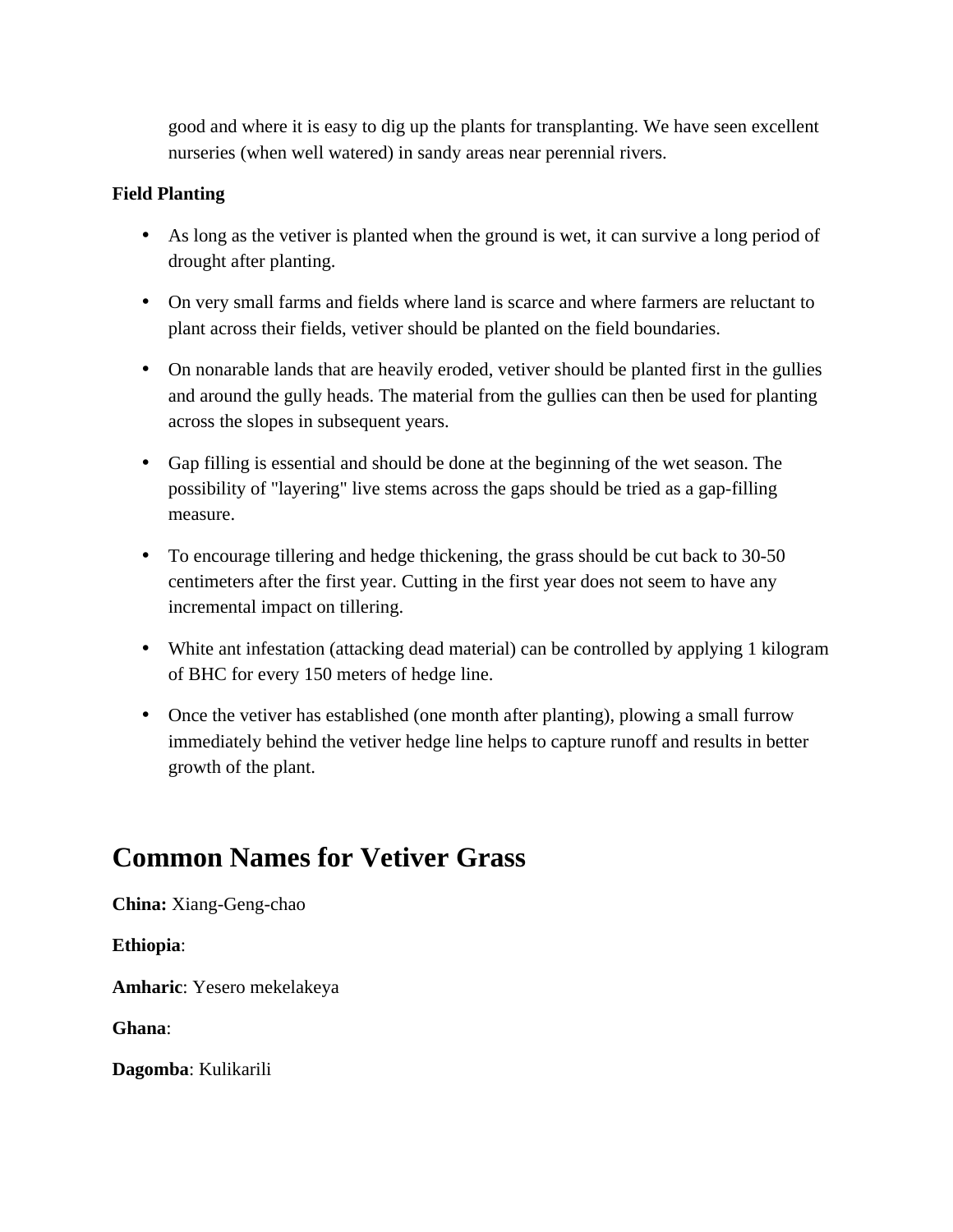| India:                                                                                                   |
|----------------------------------------------------------------------------------------------------------|
| Hindi: Bala, Balah, Bena,                                                                                |
| Ganrar: Khas, Onei, Panni                                                                                |
| <b>Urdu:</b> Khas                                                                                        |
| <b>Bengali:</b> Khas-Khas                                                                                |
| Gujarati: Valo                                                                                           |
| Marathi: Vala Khas-Khas                                                                                  |
| Mundari: Birnijono, Sirum, Sirumjon                                                                      |
| <b>Oudh: Tin</b>                                                                                         |
| Punjabi: Panni                                                                                           |
| Sadani: Birni                                                                                            |
| Santali: Sirom                                                                                           |
| Telugu: Avurugaddiveru, Kuruveeru, Lamajjakamuveru, Vettiveeru, Vidavaliveru                             |
| Tamil: Ilamichamver, Vettiver, Vilhalver, Viranam                                                        |
| Kannada: Vettiveeru, Laamanche, Kaadu, Karidappasajje hallu                                              |
| Mysore: Ramaccham, Ramachehamver, Vettiveru                                                              |
| Indonesia: Aga wangi, Larasetu, Larawestu, Raraweatu                                                     |
| Iran / Persian: Bikhiwala, Khas                                                                          |
| Malaysia: Nara wastu, Nara setu, Naga setu, Akar wangi (fragrant root), Rumput wangi<br>(fragrant grass) |
| Nigeria:                                                                                                 |
| Hausa: Jema                                                                                              |
| Fulani: So'dornde, So'mayo, Chor'dor'de,                                                                 |
| Ngongonari, Zemako                                                                                       |
| Puerto Rico: Pachuli                                                                                     |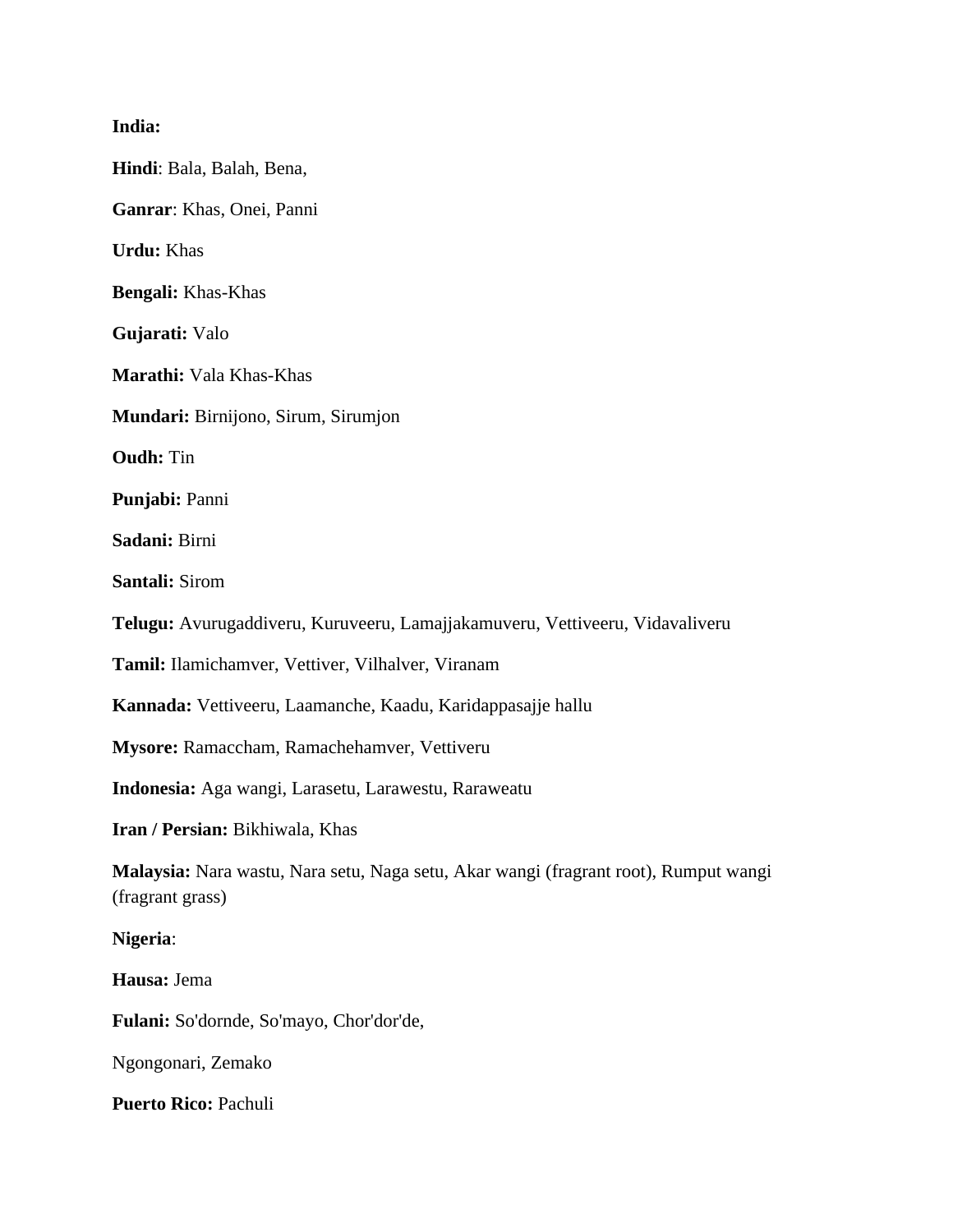| Philippines: Ilib, Mora, Moras, Moro, Muda |
|--------------------------------------------|
| Narawasta, Raiz de moras,                  |
| Rimodas, Rimora, Rimoras,                  |
| Tres-moras, Vetiver, Amoora,               |
| Amoras, Anias de moras, Giron              |
| Sahel:                                     |
| Bambara: Babin, Ngongon, Ngoko ba          |
| <b>Songhai: Diri</b>                       |
| Fulani: Kieli, Dimi, Pallol                |
| Sarakolle: Kamare                          |
| Mossi: Roudoum                             |
| Gurma: Kulkadere                           |
| Senegal:                                   |
| Wolof: Sep, Tiep                           |
| <b>Fulani:</b> Toul                        |
| <b>Tukulor: Semban</b>                     |
| <b>Sierra Leone:</b>                       |
| Mende: Pindi                               |
| <b>Susu:</b> Barewali                      |
| Temne: An-wunga ro-gban                    |
| Sri-Lanka:                                 |
| Sinhalese: Saivandera, Svandramul          |
| Sudanese: <i>Janur</i> , Narawastu, Usar   |
| <b>Thailand:</b> Faeg                      |
|                                            |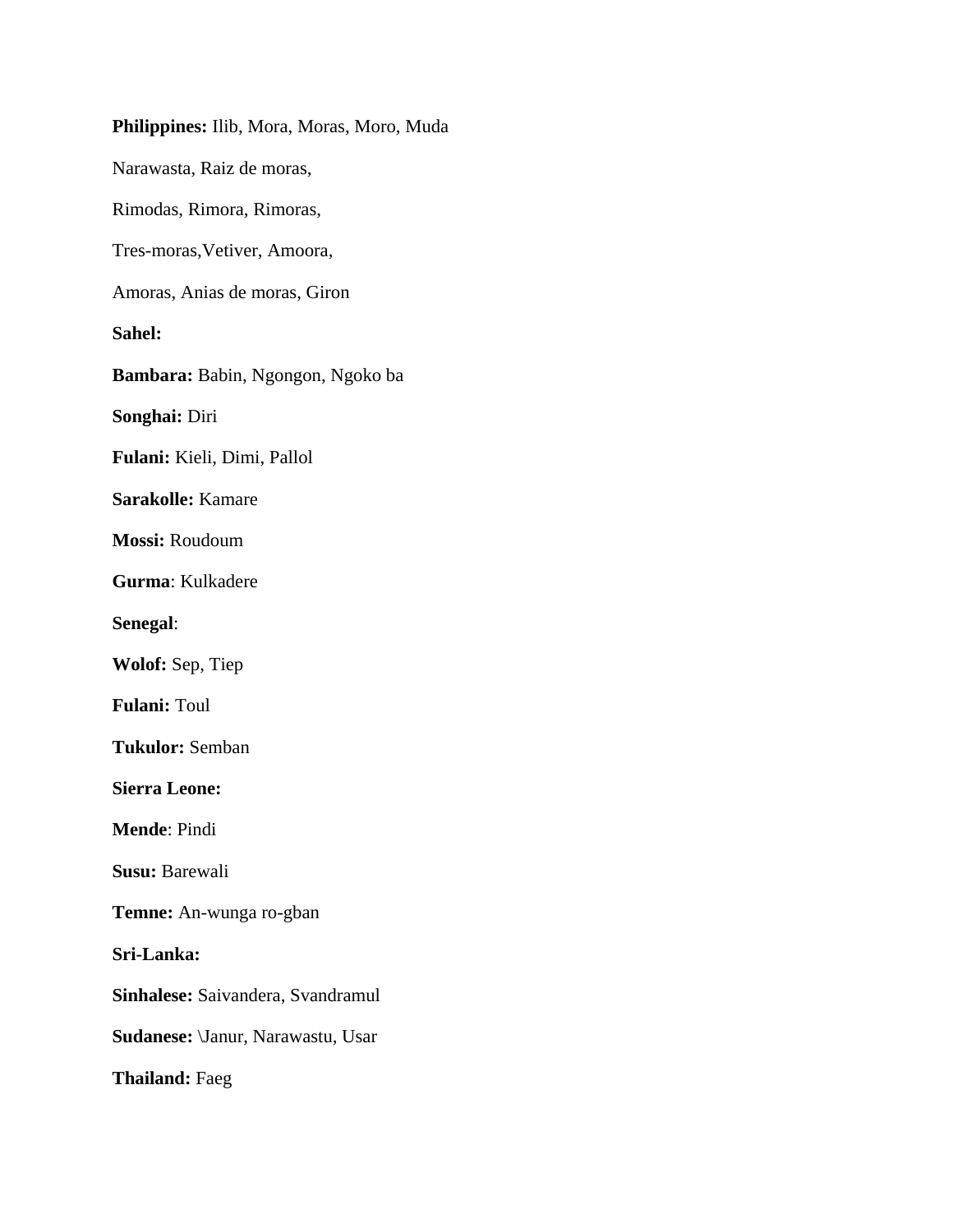### **Table 1. Slope, Surface Run, and Vertical Interval**

**Slope degrees Slope percent Gradient Surface Run (a) meters**

1 1.7 1 in 57.3 57.3 2 3.5 1 " 28.6 28.7 3 5.3 1 " 19.1 19.1 4 7.0 1 " 14.3 14.3 5 8.8 1 " 11.4 11.5 6 10.5 1 " 9.5 9.6 7 12.3 1 " 8.1 8.2 8 14.0 1 " 7.1 7.2 9 16.0 1 " 6.3 6.4 10 17.6 1 " 5.7 5.8 11 19.4 1 " 5.1 5.2 12 21.3 1 " 4.7 4.8 13 23.1 1 " 4.3 4.5 14 25.0 1 " 4.0 4.1 15 27.0 1 " 3.7 4.0 16 28.7 1 " 3.5 3.6 17 30.6 1 " 3.3 3.4 18 32.5 1 " 3.1 3.2 19 34.4 1 " 3.0 3.1 20 36.4 1 " 2.8 3.0 21 38.4 1 " 2.6 2.8 22 40.4 1 " 2.5 2.7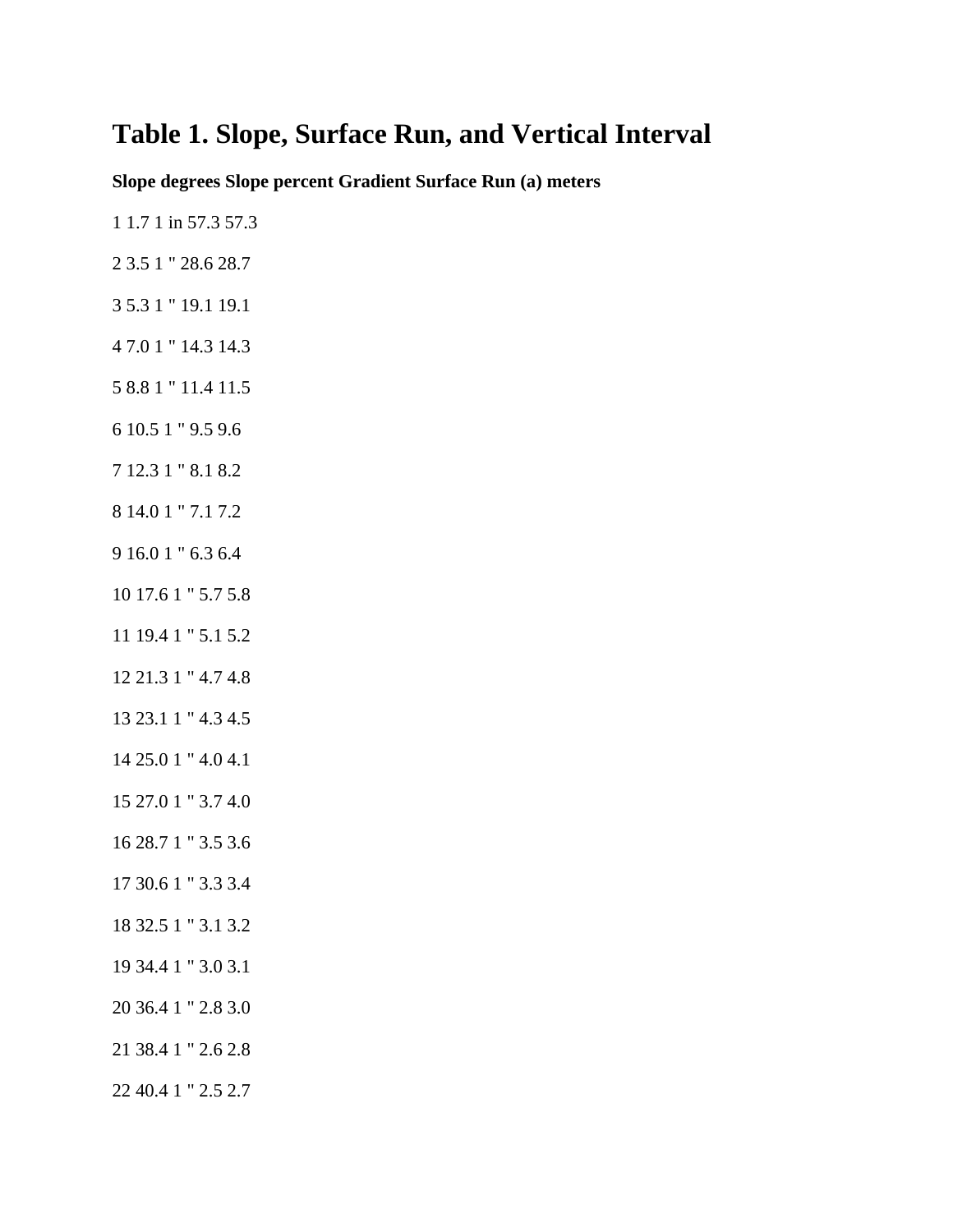23 42.5 1 " 2.4 2.6 24 44.5 1 " 2.3 2.5 25 46.6 1 " 2.1 2.4 26 48.8 1 " 2.0 2.3 27 51.0 1 " 2.0 2.2 28 53.2 1 " 1.9 2.1 29 55.4 1 " 1.8 2.1 30 57.7 1 " 1.7 2.0 31 60.1 1 " 1.7 2.0 32 62.5 1 " 1.6 1.9 33 65.0 1 " 1.5 1.8 34 67.5 1 " 1.5 1.8 35 70.0 1 " 1.4 1.7 36 72.7 1 " 1.4 1.7 37 75.4 1 " 1.3 1.7 38 78.1 1 " 1.3 1.6 39 80.1 1 " 1.2 1.6 40 84.0 1 " 1.2 1.6 41 87.0 1 " 1.2 1.5 42 90.0 1 " 1.1 1.5 43 93.0 1 " 1.1 1.5 44 96.6 1 " 1.0 1.4 45 100.0 1 " 1.0 1.4